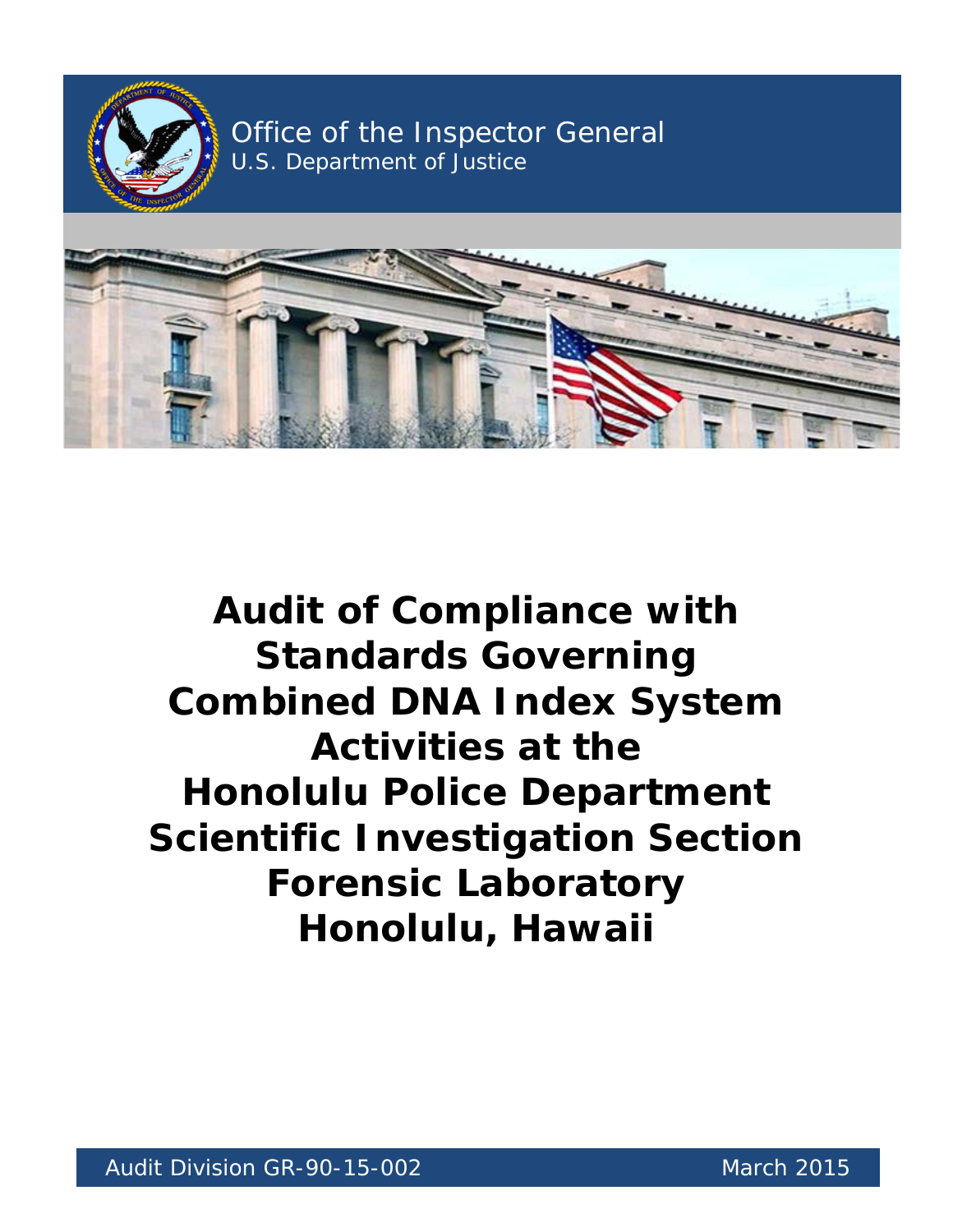## **COMBINED DNA INDEX SYSTEM ACTIVITIES AT THE HONOLULU, HAWAII AUDIT OF COMPLIANCE WITH STANDARDS GOVERNING HONOLULU POLICE DEPARTMENT SCIENTIFIC INVESTIGATION SECTION FORENSIC LABORATORY**

### **EXECUTIVE SUMMARY**

The U.S. Department of Justice Office of the Inspector General (OIG), Audit Division, has completed an audit of compliance with standards governing Combined DNA Index System (CODIS) activities at the Honolulu Police Department Scientific Investigation Section Forensic Laboratory (Laboratory).

#### **Background**

 $\overline{a}$ 

 from select international law enforcement agencies. The CODIS program allows law enforcement in solving crimes and identifying missing or unidentified persons.<sup>1</sup> The Federal Bureau of Investigation's (FBI) CODIS program combines forensic science and computer technology to provide an investigative tool to federal, state, and local crime laboratories in the United States, as well as those these crime laboratories to compare and match DNA profiles electronically to assist The FBI's CODIS Unit manages CODIS, as well as develops, supports, and provides the program to crime laboratories to foster the exchange and comparison of forensic DNA evidence.

 upward from the local level to the state level and then, if allowable, the national level. The National DNA Index System (NDIS), the highest level in the hierarchy, States and is managed by the FBI. NDIS enables the laboratories participating in database and contains DNA profiles from local laboratories and state offenders. The Local DNA Index System (LDIS) is used by local laboratories. The FBI implemented CODIS as a distributed database with hierarchical levels that enables federal, state, and local crime laboratories to compare DNA profiles electronically. The hierarchy consists of three distinct levels that flow contains DNA profiles uploaded by law enforcement agencies across the United the CODIS program to electronically compare DNA profiles on a national level. The State DNA Index System (SDIS) is used at the state level to serve as a state's DNA

<span id="page-1-0"></span> $<sup>1</sup>$  DNA, or deoxyribonucleic acid, is genetic material found in almost all living cells that</sup> contains encoded information necessary for building and maintaining life. Approximately 99.9 percent of human DNA is the same for all people. The differences found in the remaining 0.1 percent allow scientists to develop a unique set of DNA identification characteristics (a DNA profile) for an individual by analyzing a specimen containing DNA.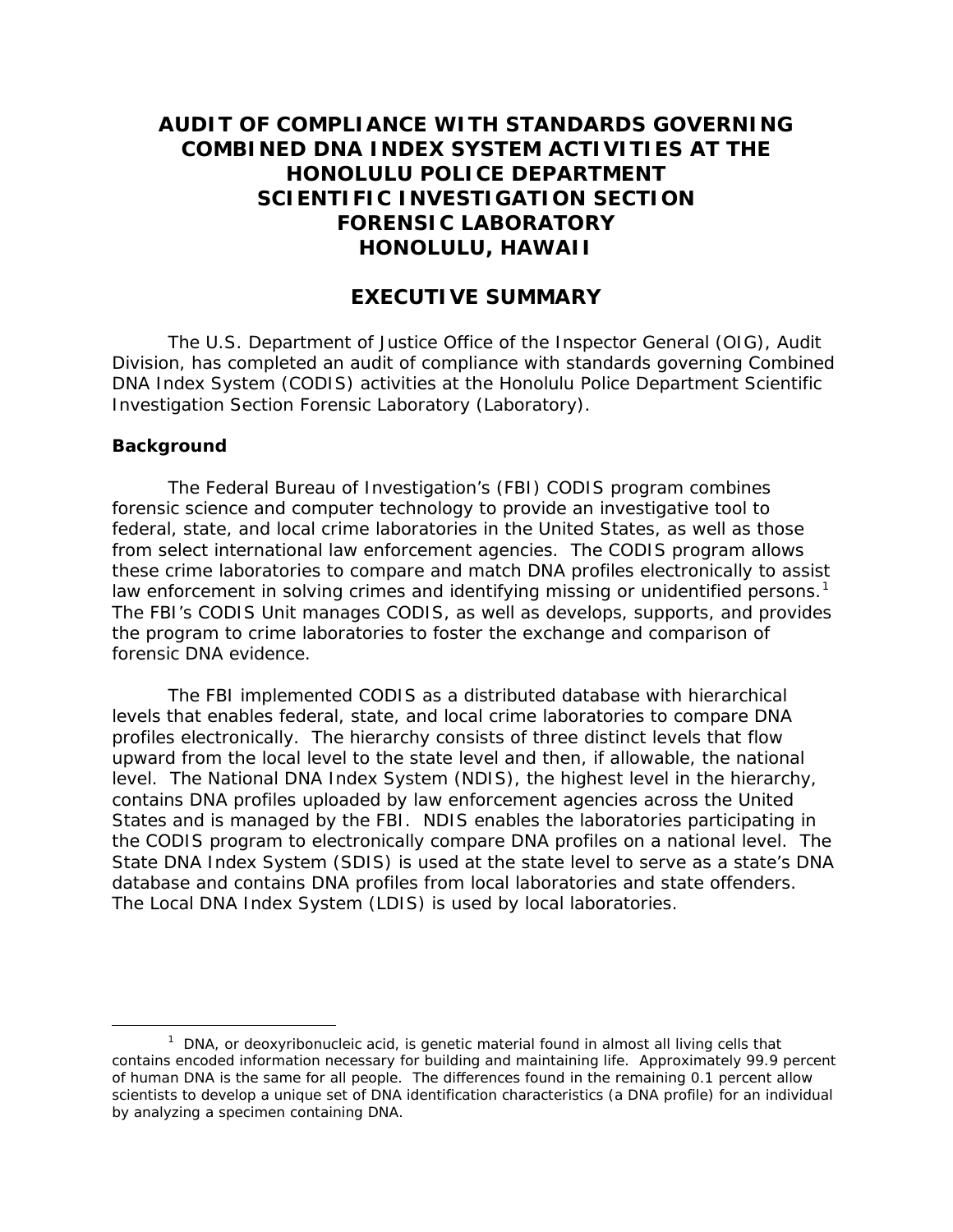#### **OIG Audit Objectives**

Our audit generally covered the period from June 2012 through July 2014. The objectives of our audit were to determine if: (1) the Laboratory was in compliance with select NDIS Operational Procedures; (2) the Laboratory was in compliance with certain Quality Assurance Standards (QAS) issued by the FBI; and (3) the Laboratory's forensic DNA profiles in CODIS databases were complete, accurate, and allowable for inclusion in NDIS. $<sup>2</sup>$  $<sup>2</sup>$  $<sup>2</sup>$ </sup>

Our review determined the following:

- documentation in its case files regarding its notifications to investigators • The Laboratory was in compliance with the NDIS participation requirements regarding updated NDIS eligibility training for its personnel, physical security over its CODIS server, and CODIS back-up procedures. However, we found that the Laboratory did not resolve all matches, notify investigators in a timely manner, and did not maintain adequate of matches. We also found that the Laboratory's CODIS terminal was not adequately secured against unauthorized personnel gaining access.
- The Laboratory was in compliance with the QAS we reviewed, including: (1) completion of periodic internal and external QAS reviews; (2) implementation of corrective actions presented by internal and external reviews; and (3) policies regarding amplified DNA being generated, processed, and stored in a room separate from evidence examination, DNA extraction, and polymerase chain reaction (PCR) setup areas. We observed that the Laboratory did not fully meet QAS standards because it did not adequately safeguard access to the Laboratory and evidence storage area.
- uploaded to NDIS as of July 10, 2014. Of the 100 forensic profiles sampled, we found that 97 profiles were complete, accurate, and • We reviewed 100 of the Laboratory's 796 forensic profiles that had been allowable. We identified two unallowable profiles that were not attributable to a putative perpetrator and one inaccurate profile that had part of the victim's DNA profile uploaded to NDIS. The Laboratory agreed to delete the two unallowable profiles and corrected the third inaccurate profile by removing the portion of DNA attributable to the victim. In addition, we found the Laboratory had uploaded to NDIS seven forensic profiles prior to being technically reviewed. We also found 42 forensic profiles that were uploaded to NDIS prior to receiving a secondary review for CODIS eligibility as required by the FBI.

We made six recommendations to address the Laboratory's compliance with standards governing CODIS activities, which are discussed in detail in the Findings

<span id="page-2-0"></span> $\overline{a}$ <sup>2</sup> Our review of the Laboratory's forensic profiles in NDIS covered the period from 2009 through 2014.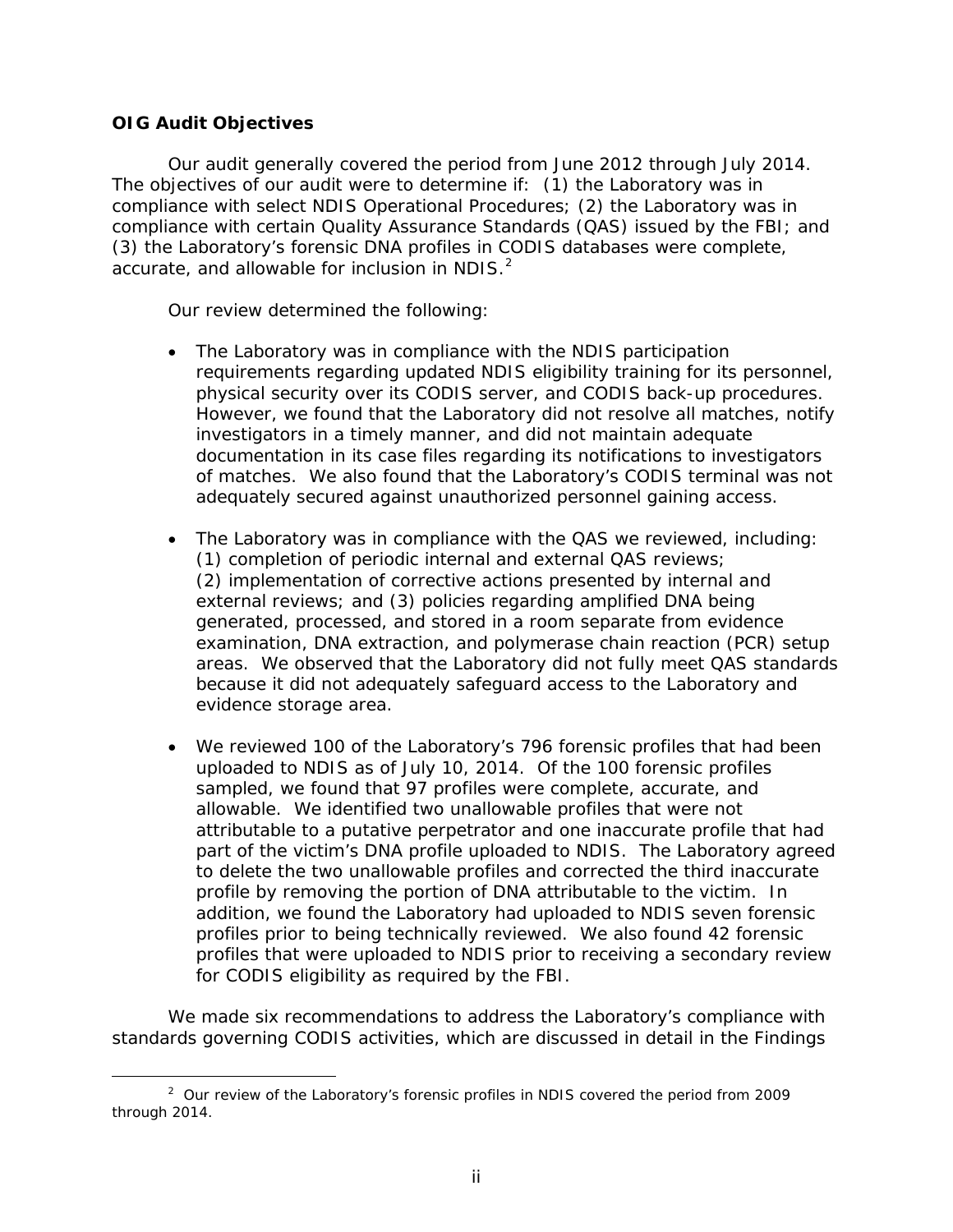methodology are detailed in Appendix 1 of the report and the audit criteria are detailed in Appendix 2. and Recommendations section of the report. Our audit objectives, scope, and

 included their comments in the report as applicable. In addition, we requested We discussed the results of our audit with Laboratory officials and have from the Laboratory and the FBI written responses to a draft copy of our audit report. We received those responses and they are found in Appendices 3 and 4, respectively. Our analysis of those responses and the status of the recommendations are found in Appendix 5.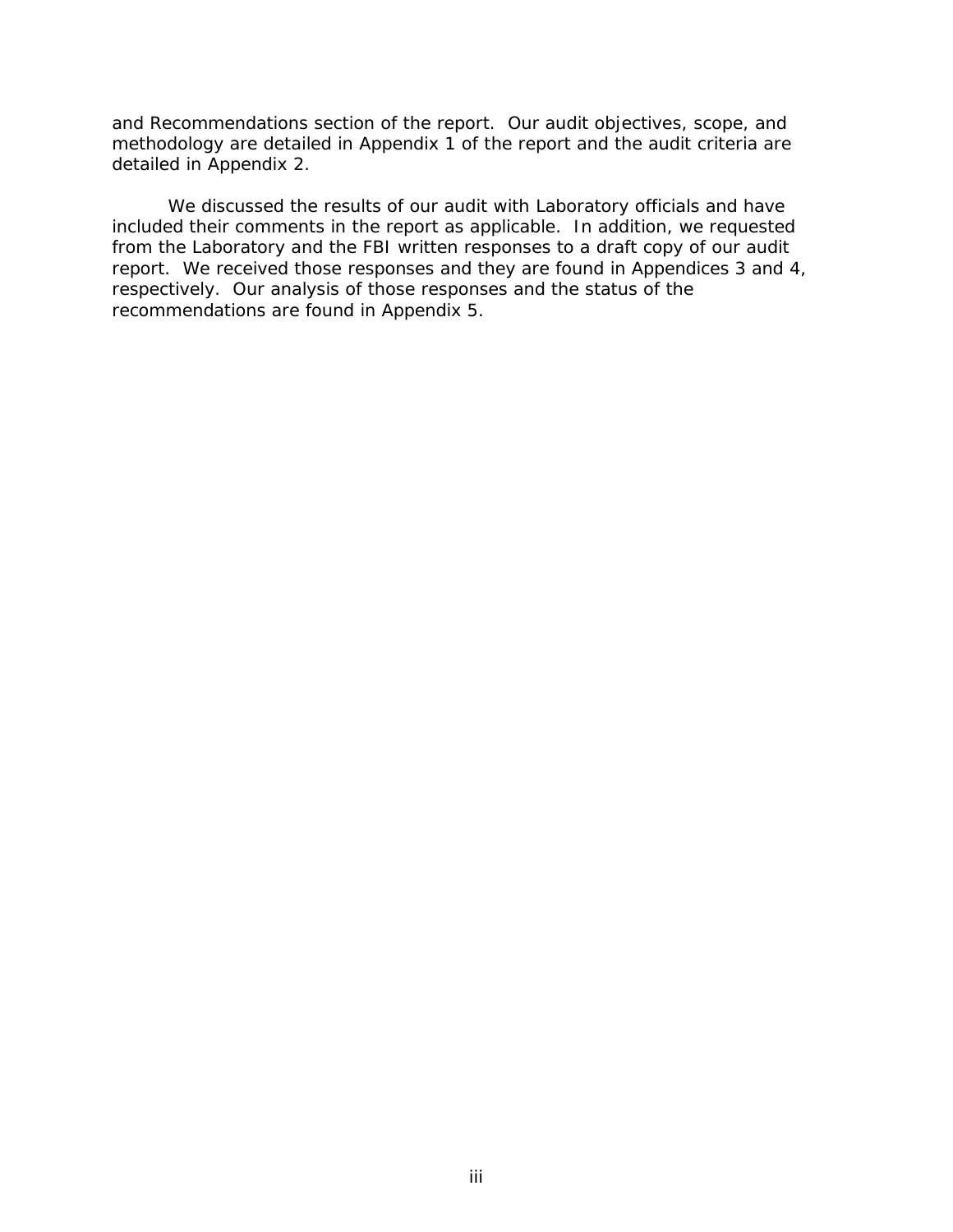## **AUDIT OF COMPLIANCE WITH STANDARDS GOVERNING COMBINED DNA INDEX SYSTEM ACTIVITIES AT THE HONOLULU POLICE DEPARTMENT SCIENTIFIC INVESTIGATION SECTION FORENSIC LABORATORY HONOLULU, HAWAII**

## **TABLE OF CONTENTS**

| $\mathbf{L}$ |                                                                                                                |
|--------------|----------------------------------------------------------------------------------------------------------------|
| $\Pi$ .      |                                                                                                                |
| III.         | Suitability of Forensic DNA Profiles in CODIS Databases 16                                                     |
|              | APPENDIX 1: OBJECTIVES, SCOPE, AND METHODOLOGY  20                                                             |
|              |                                                                                                                |
|              |                                                                                                                |
|              |                                                                                                                |
|              |                                                                                                                |
|              | APPENDIX 3: THE LABORATORY'S RESPONSE TO THE DRAFT AUDIT REPORT 25                                             |
|              | APPENDIX 4: THE FBI'S RESPONSE TO THE DRAFT AUDIT REPORT 26                                                    |
|              | APPENDIX 5: OFFICE OF THE INSPECTOR GENERAL ANALYSIS AND<br>SUMMARY OF ACTIONS NECESSARY TO CLOSE THE REPORT28 |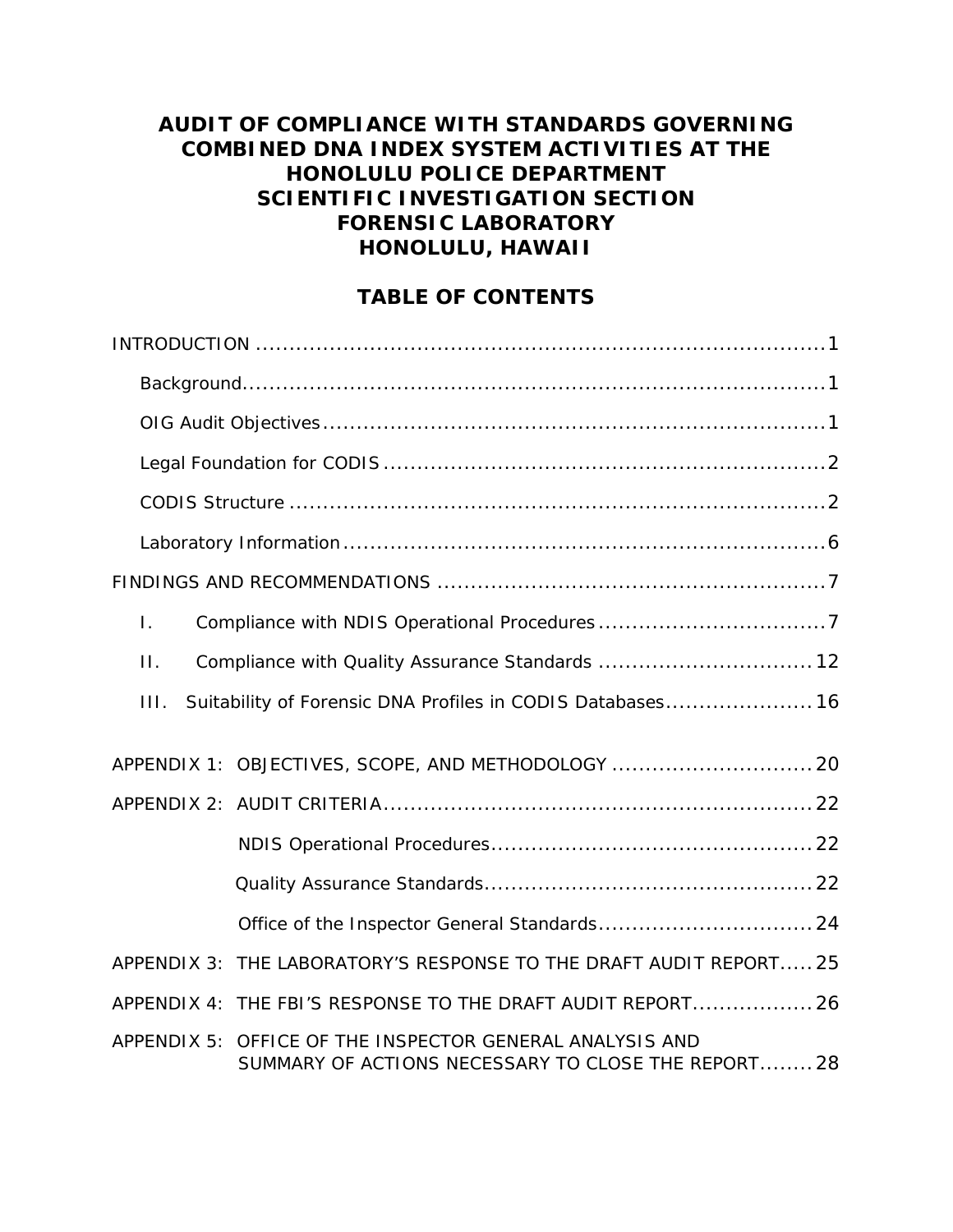## **AUDIT OF COMPLIANCE WITH STANDARDS GOVERNING COMBINED DNA INDEX SYSTEM ACTIVITIES AT THE HONOLULU POLICE DEPARTMENT SCIENTIFIC INVESTIGATION SECTION FORENSIC LABORATORY HONOLULU, HAWAII**

### **INTRODUCTION**

<span id="page-5-0"></span>The U.S. Department of Justice Office of the Inspector General (OIG), Audit Division, has completed an audit of compliance with standards governing Combined DNA Index System (CODIS) activities at the Honolulu Police Department Scientific Investigation Section Forensic Laboratory (Laboratory).

#### <span id="page-5-1"></span>**Background**

 $\overline{a}$ 

 forensic science and computer technology. The CODIS program allows these enforcement in solving crimes and identifying missing or unidentified persons.<sup>[3](#page-5-3)</sup> The The Federal Bureau of Investigation's (FBI) CODIS provides an investigative tool to federal, state, and local crime laboratories in the United States using laboratories to compare and match DNA profiles electronically, thereby assisting law FBI's CODIS Unit manages CODIS and is responsible for its use in fostering the exchange and comparison of forensic DNA evidence.

#### <span id="page-5-2"></span>**OIG Audit Objectives**

accurate, and allowable for inclusion in NDIS. $4$  Appendix 1 contains a detailed Our audit covered the period from June 2012 to July 2014. The objectives of our audit were to determine if: (1) the Laboratory was in compliance with select National DNA Index System (NDIS) Operational Procedures; (2) the Laboratory was in compliance with certain Quality Assurance Standards (QAS) issued by the FBI; and (3) the Laboratory's forensic DNA profiles in CODIS databases were complete, description of our audit objectives, scope, and methodology; and Appendix 2 contains the criteria used to conduct the audit.

 included their comments in the report as applicable. In addition, we requested We discussed the results of our audit with Laboratory officials and have from the Laboratory and the FBI written responses to a draft copy of our audit report. We received those responses and they are found in Appendices 3

<span id="page-5-3"></span><sup>&</sup>lt;sup>3</sup> DNA, or deoxyribonucleic acid is genetic material found in almost all living cells that contains encoded information necessary for building and maintaining life. Approximately 99.9 percent of human DNA is the same for all people. The differences found in the remaining 0.1 percent allow scientists to develop a unique set of DNA identification characteristics (a DNA profile) for an individual by analyzing a specimen containing DNA.

<span id="page-5-4"></span><sup>&</sup>lt;sup>4</sup> Our review of the Laboratory's forensic profiles in CODIS covered the period from 2009 through 2014.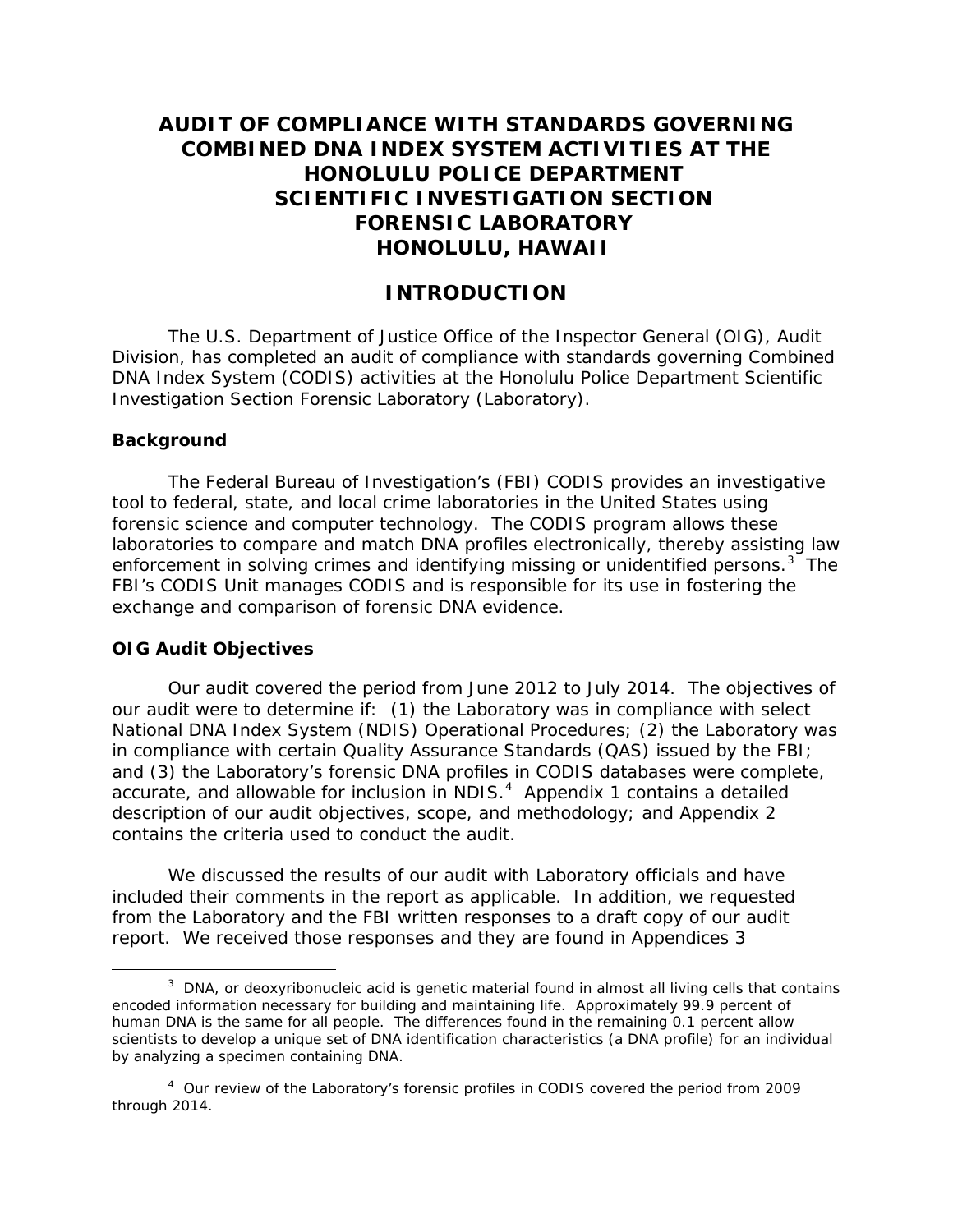and 4, respectively. Our analysis of those responses and the status of the recommendations are found in Appendix 5.

#### <span id="page-6-0"></span>**Legal Foundation for CODIS**

 The FBI's CODIS program began as a pilot project in 1990. The DNA Identification Act of 1994 (Act) authorized the FBI to establish a national index of amendments, has been codified in a federal statute (Statute) providing the legal DNA profiles for law enforcement purposes. The Act, along with subsequent authority to establish and maintain NDIS. $5$ 

#### *Allowable DNA Profiles*

The Statute authorizes NDIS to contain the DNA identification records of persons convicted of crimes, persons who have been charged in an indictment or information with a crime, and other persons whose DNA samples are collected under applicable legal authorities. Samples voluntarily submitted solely for elimination purposes are not authorized for inclusion in NDIS. The Statute also authorizes NDIS to include analysis of DNA samples recovered from crime scenes or from unidentified human remains, as well as those voluntarily contributed from relatives of missing persons.

#### *Allowable Disclosure of DNA Profiles*

 agencies for law enforcement identification purposes; (2) in judicial proceedings, if The Statute requires that NDIS only include DNA information that is based on analyses performed by or on behalf of a criminal justice agency – or the U.S. Department of Defense – in accordance with QAS issued by the FBI. The DNA information in the index is authorized to be disclosed only: (1) to criminal justice otherwise admissible pursuant to applicable statutes or rules; (3) for criminal defense purposes, to a defendant who shall have access to samples and analyses performed in connection with the case in which the defendant is charged; or (4) if personally identifiable information (PII) is removed for a population statistics database, for identification research and protocol development purposes, or for quality control purposes.

#### <span id="page-6-1"></span>**CODIS Structure**

<span id="page-6-2"></span> $\overline{a}$ 

 profiles electronically. CODIS consists of a hierarchy of three distinct levels: which serves as a state's DNA database containing DNA profiles from local The FBI implemented CODIS as a distributed database with hierarchical levels that enables federal, state, and local crime laboratories to compare DNA (1) NDIS, managed by the FBI as the nation's DNA database containing DNA profiles uploaded by participating states; (2) the State DNA Index System (SDIS), laboratories within the state and state offenders; and (3) the Local DNA Index

<sup>5 42</sup> U.S.C.A. § 14132 (2006).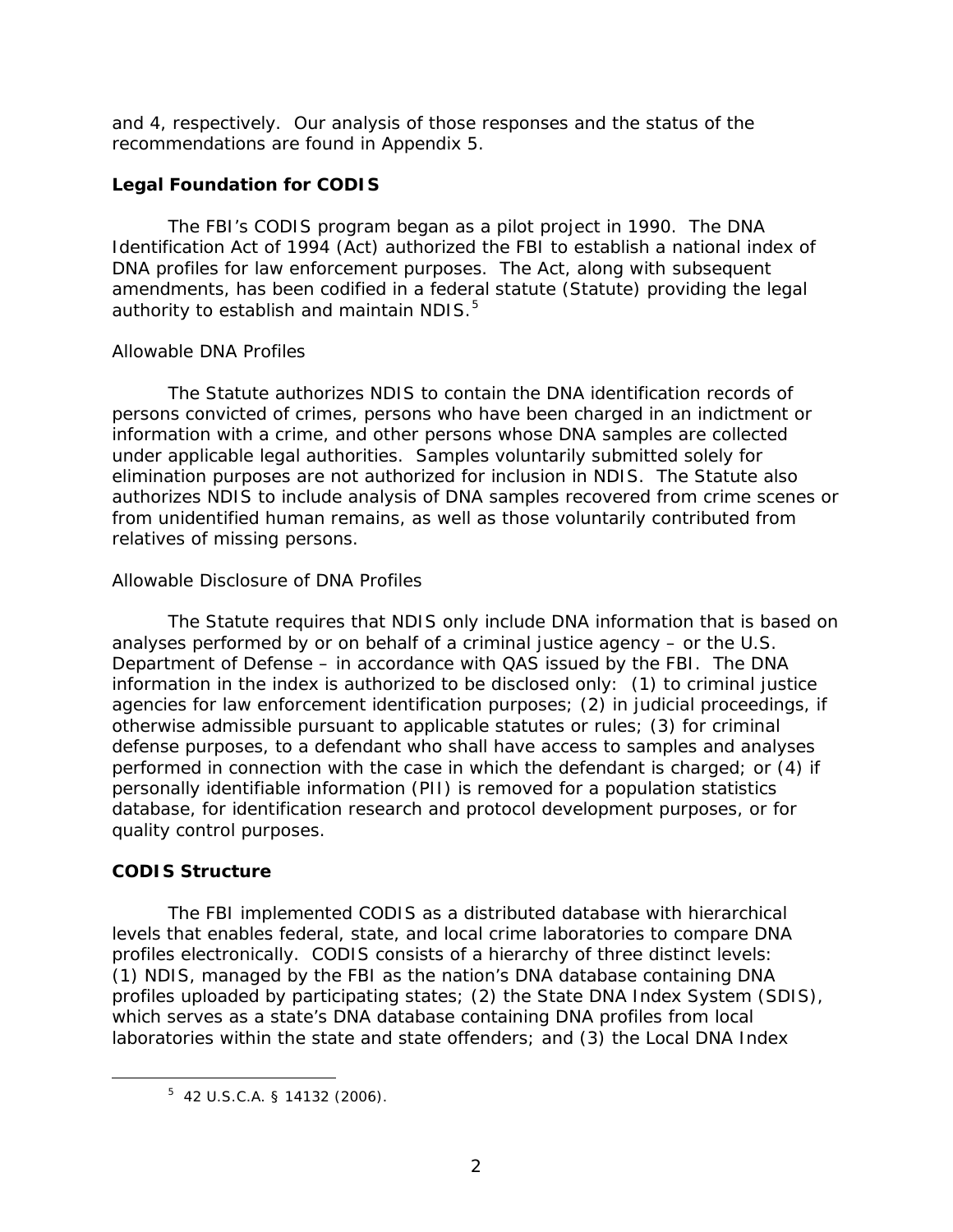System (LDIS), used by local laboratories. DNA profiles originate at the local level and then flow upward to the state and, if allowable, national level. For example, the local laboratory in the Florida Department of Law Enforcement Orlando, Florida, overseeing NDIS issues for all CODIS-participating laboratories within the state.<br>The graphic below illustrates how the system hierarchy works. sends its profiles to the state laboratory in Tallahassee, Florida, which then uploads the profiles to NDIS. Each state participating in CODIS has one designated SDIS laboratory. The SDIS laboratory maintains its own database and is responsible for



#### **Example of System Hierarchy within CODIS**

#### *National DNA Index System*

 national level. NDIS does not contain names or other PII about the profiles. NDIS, the highest level in the CODIS hierarchy, enables laboratories participating in the CODIS program to electronically compare DNA profiles on a Therefore, matches are resolved through a system of laboratory-to-laboratory contacts.

• Convicted Offender Index contains profiles generated from persons convicted of qualifying offenses.<sup>[6](#page-7-0)</sup>

<span id="page-7-0"></span> $\overline{a}$  $6$  The phrase "qualifying offenses" refers to state or federal crimes that require a person to provide a DNA sample in accordance with applicable laws.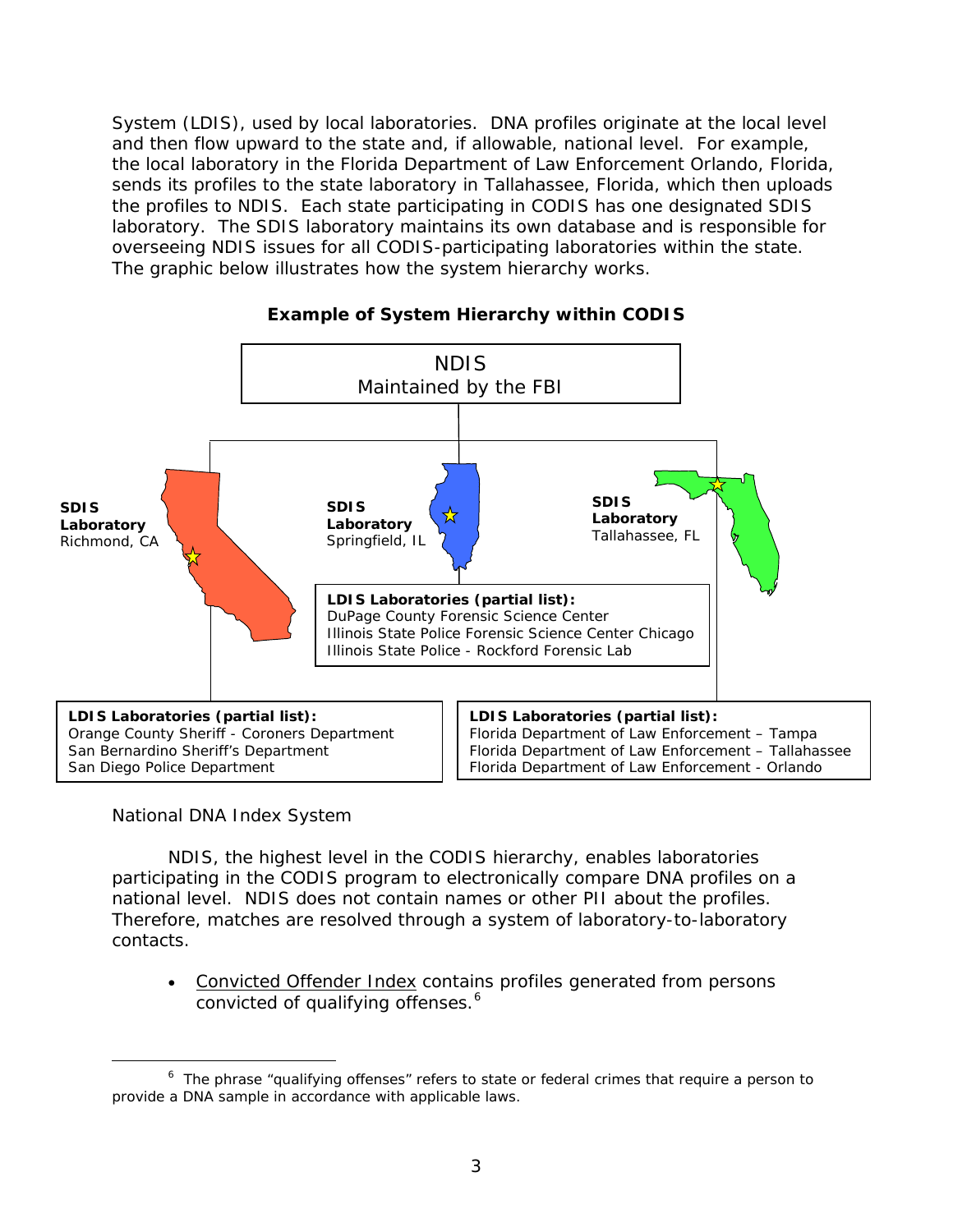- Arrestee Index is comprised of profiles developed from persons who have been arrested, indicted, or charged in an information with a crime.
- Legal Index consists of profiles that are produced from DNA samples collected from persons under other applicable legal authorities.<sup>7</sup>
- Detainee Index contains profiles from non-U.S. persons detained under the authority of the United States and required by law to provide a DNA sample for analysis and entry into NDIS.
- Forensic Index profiles originate from a single source Forensic Sample (biological sample found at the scene of a crime) attributable to the putative perpetrator.
- Forensic Mixture Index profiles originate from forensic samples that contain DNA contributed from more than one source attributable to a putative perpetrator(s).
- Forensic Partial Index profiles that originate from a single source (or a fully deduced profile originating from a mixture) Forensic Sample attributable to the putative perpetrator with either locus or allelic dropout at any of the 13 core CODIS loci.
- Missing Person Index contains known DNA records of missing persons and deduced missing persons.
- Unidentified Human (Remains) Index holds profiles from unidentified living individuals and the remains of unidentified deceased individuals. $8$
- Relatives of Missing Person Index is comprised of DNA profiles generated from the biological relatives of individuals reported missing.

 (1) generate investigative leads that may help in solving crimes, and (2) identify Given these multiple databases, the main functions of CODIS are to: missing and unidentified persons.

 solve crimes. Investigative leads may be generated through matches between the The Forensic Index generates investigative leads in CODIS that may help Forensic Index and other indices in the system, including the Convicted Offender, Arrestee, and Legal Indices. These matches may provide investigators with the identity of suspected perpetrators. CODIS also links crime scenes through matches between Forensic Index profiles, potentially identifying serial offenders.

<span id="page-8-0"></span>l  $7$  An example of a Legal Index profile would be one from a person found not quilty by reason of insanity who is required by the relevant state law to provide a DNA sample.

<span id="page-8-1"></span> $8$  An example of an Unidentified Human (Remains) Index profile from a living person is a profile from a child or other individual, who cannot or refuses to identify themselves.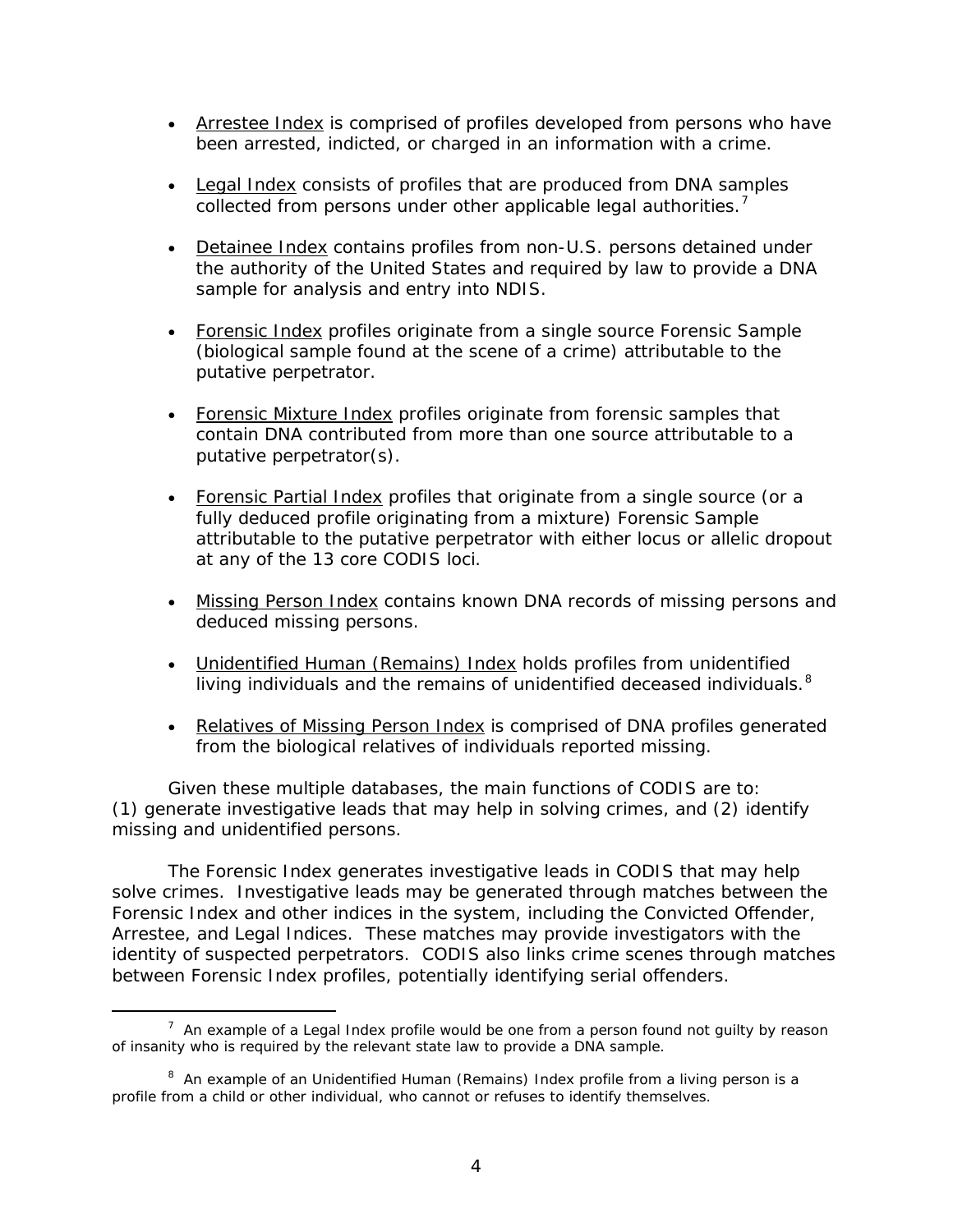of the FBI's National Missing Person DNA Database program through its ability to In addition to generating investigative leads, CODIS furthers the objectives identify missing and unidentified individuals. For instance, those persons may be identified through matches between the profiles in the Missing Person Index and the Unidentified Human (Remains) Index. In addition, the profiles within the Missing Person and Unidentified Human (Remains) Indices may be searched against the Forensic, Convicted Offender, Arrestee, Detainee, and Legal Indices to provide investigators with leads in solving missing and unidentified person cases.

#### *State and Local DNA Index Systems*

<span id="page-9-0"></span>l

 CODIS software to upload profiles to NDIS. However, before a laboratory is allowed to participate at the national level and upload DNA profiles to NDIS, a an SDIS laboratory are required to adhere to the MOU signed by the SDIS The FBI provides CODIS software free of charge to any state or local law enforcement laboratory performing DNA analysis. Laboratories are able to use the Memorandum of Understanding (MOU) must be signed between the FBI and the applicable state's SDIS laboratory. The MOU defines the responsibilities of each party, includes a sublicense for the use of CODIS software, and delineates the standards laboratories must meet in order to utilize NDIS. Although officials from LDIS laboratories do not sign an MOU,LDIS laboratories that upload DNA profiles to laboratory.

 and federal laws, as well as NDIS regulations. However, states or localities may maintain NDIS-restricted profiles in SDIS or LDIS. For instance, a local law may States are authorized to upload DNA profiles to NDIS based on local, state, allow for the collection and maintenance of a victim profile at LDIS but NDIS regulations do not authorize the upload of that profile to the national level.

information that resulted from a DNA analysis and may not be searched at NDIS.<sup>9</sup> individual's privacy and foster the public's confidence in CODIS. Therefore, it is the CODIS becomes more useful as the quantity of DNA profiles in the system increases because the potential for additional leads rises. However, the utility of CODIS relies upon the completeness, accuracy, and quality of profiles that laboratories upload to the system. Incomplete CODIS profiles are those for which the required number of core loci were not tested or do not contain all of the DNA The probability of a false match among DNA profiles is reduced as the completeness of a profile increases. Inaccurate profiles, which contain incorrect DNA information, may generate false positive leads, false negative comparisons, or lead to the identification of an incorrect sample. Further, laws and regulations exclude certain types of profiles from being uploaded to CODIS to prevent violations to an responsibility of the Laboratory to ensure that it is adhering to the NDIS Operational Procedures and the profiles uploaded to CODIS are complete, accurate, and allowable for inclusion in NDIS.

 $9$  A "locus" is a specific location of a gene on a chromosome. The plural form of locus is loci.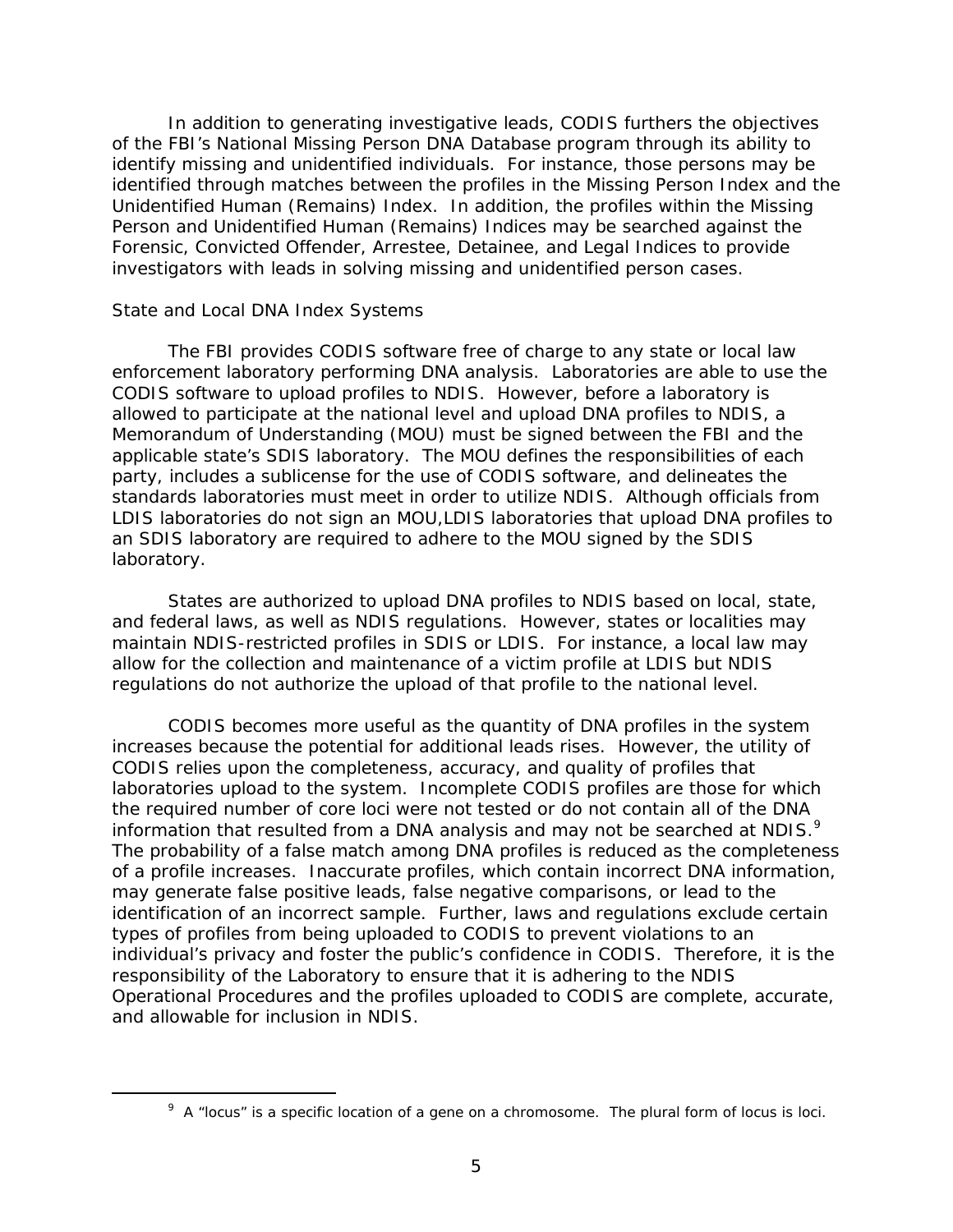#### <span id="page-10-0"></span>**Laboratory Information**

 $\overline{a}$ 

 1.4 million people from 4 counties (Honolulu, Kauai, Maui, and Hawaii). The both a forensic and convicted offender database. In 1995, the Laboratory began According to Laboratory officials, the Laboratory serves 12 agencies including the U.S. Army, U.S. Navy, and the Bureau of Alcohol, Tobacco, Firearms and Explosives. In total, the Laboratory serves a population size of approximately Laboratory participates in the CODIS program as a SDIS Laboratory and maintains analyzing DNA for its criminal cases using Short Tandem Repeat (STR), and in 2003, it began uploading forensic and convicted offender profiles to CODIS.

Accreditation Board/Forensic Quality Services (FQS) in May 2012.<sup>10</sup> Thus, the The Laboratory was last accredited for 4 years by the ANSI-ASQ National Laboratory is up for renewal in May 2016.

<span id="page-10-1"></span><sup>&</sup>lt;sup>10</sup> FQS is a member of the ANSI-ASQ National Accreditation Board and provides accreditation for the International Organization for Standardization (ISO)/International Electrotechnical Commission (IEC) 17025 forensic laboratories and ISO/IEC 17020 forensic inspection agencies. FQS is recognized by the FBI to perform QAS DNA assessment.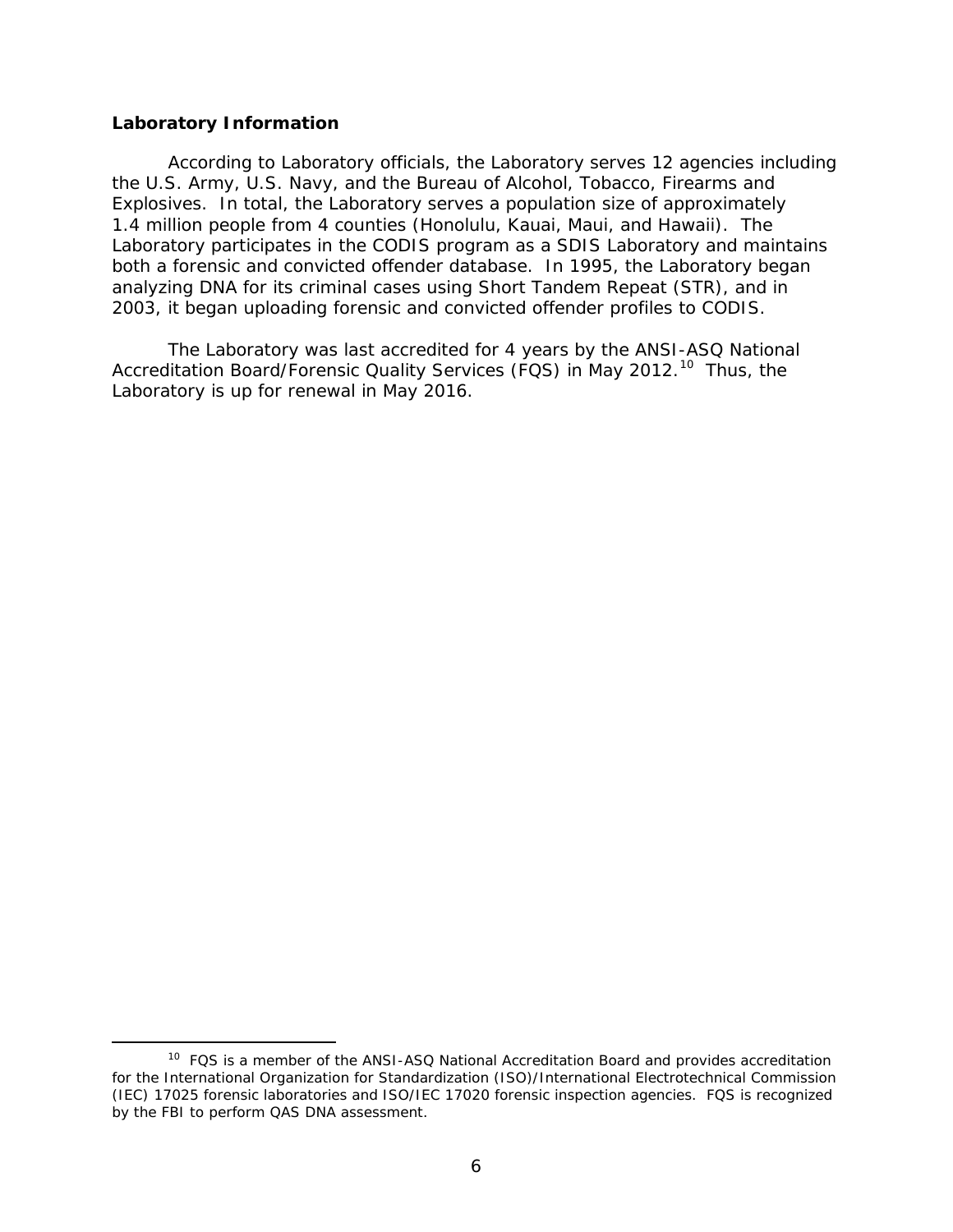## **FINDINGS AND RECOMMENDATIONS**

#### <span id="page-11-1"></span><span id="page-11-0"></span> $\mathbf{L}$ **I. Compliance with NDIS Operational Procedures**

regarding its notifications to investigators of matches. The Laboratory was in compliance with the NDIS participation requirements regarding updated NDIS eligibility training for its personnel, physical security over its CODIS server, and CODIS back-up procedures. However, we found that the Laboratory did not resolve all matches, notify investigators in a timely manner, and did not maintain adequate documentation in its case files We also found that the Laboratory's CODIS terminal was not adequately secured against unauthorized personnel gaining access to the equipment.

 laboratories to follow when performing certain procedures pertinent to NDIS. The The NDIS Operational Procedures Manual, which includes the NDIS Laboratories Participation Requirements, establishes the responsibilities and obligations of laboratories that participate in the CODIS program at the national level. The NDIS Operational Procedures provide detailed instructions for NDIS operational procedures we reviewed are listed in Appendix II of this report.

#### **Results of the OIG Audit**

 notified of a match. We also found that the CODIS terminal was not secured against unauthorized personnel gaining access to the equipment. The results of our We found several instances in which the Laboratory did not comply with the NDIS participation requirements we reviewed. Specifically, we noted three instances in which the Laboratory did not resolve matches in a timely manner, one instance in which the Laboratory did not notify investigators in a timely manner, and one instance where the Laboratory did not know if an investigator had been audit are described in more detail below.

#### *Match Resolution*

 must do to confirm matches that are identified in the CODIS system. Additionally, requesting laboratory within 30 business days of receipt of the request. The casework laboratory must inform the submitting law enforcement agency or The NDIS Operational Procedures describe what participating laboratories the NDIS Operational Procedures require that the offender laboratory contacted for match follow-up make a good faith effort to review its DNA data and respond to the authorized criminal justice agency of the confirmed match.

 timely manner. We determined that the Laboratory confirmed five of the nine We selected a judgmental sample of nine NDIS matches and reviewed available documentation to determine if the Laboratory confirmed the matches in a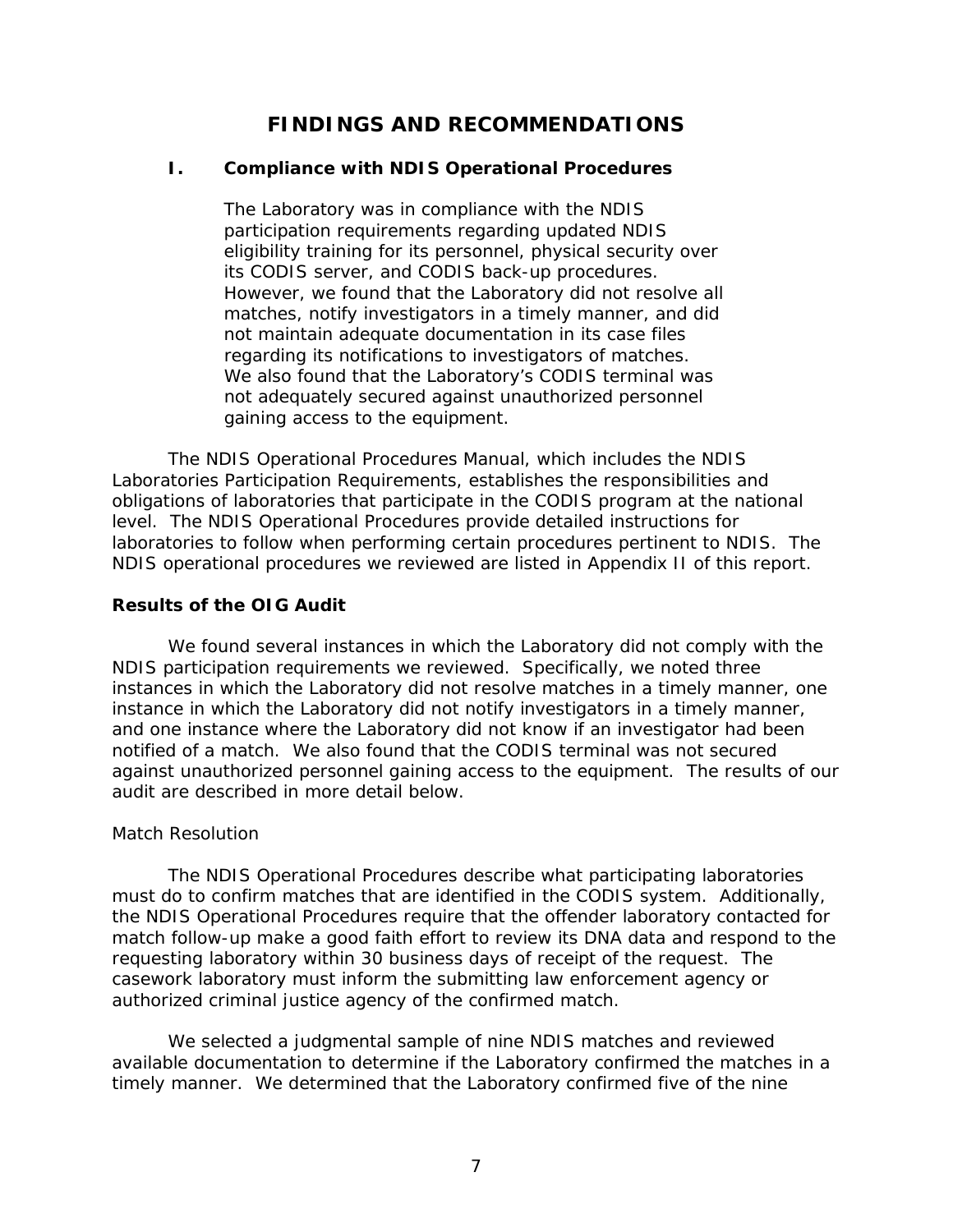matches in a timely manner and one match was confirmed in 67 business days due to delays caused by another laboratory.

 For the remaining three matches, confirmation of the match did not take place within 30 business days of receipt of the request. The Laboratory took 59 business days to request confirmation after being notified of an offender match to one of its forensic profiles, for a total of 66 business days to resolve the match. For Laboratory took 40 business days to respond to another laboratory's request for confirmation. The CODIS Administrator stated the Laboratory attempts to resolve another offender match to a laboratory forensic profile, the Laboratory requested confirmation 72 days after being notified, for a total of 105 business days to resolve the match. Finally, the last match took 45 business days to resolve because the all matches within 30 business days, but did not provide additional information for why the Laboratory was untimely in resolving these three matches.

the investigator of the match in four instances.<sup>[11](#page-12-0)</sup> We determined that for two of the matches the Laboratory notified the investigator within two weeks. For the third confirmed. For the final match, based on the documentation that was available in been notified. When we brought this to the Laboratory's attention, the Laboratory provided a report intended to notify the investigator of the match, but the For the nine matches we reviewed, the Laboratory was also required to notify match, the investigator was notified 20 business days after the match was the case file the Laboratory was unable to determine if or when the investigator had Laboratory could not confirm whether the report was provided to the investigator.

The Laboratory's match policy stated, in accordance with the NDIS Operational Procedures, that the offender laboratory contacted for match follow-up make a good faith effort to review its DNA data and respond to the requesting laboratory within 30 business days of the request. However, the Laboratory's match policy does not require investigators to be notified of a match in a timely manner or to maintain documentation of that notification. Without timely notification of the match, an investigator cannot follow-up on investigative leads, possibly preventing additional crime.

 We believe that the Laboratory should consider specifying in its policy the are taken in order to ensure that law enforcement receives timely notification. are taken in order to ensure that law enforcement receives timely notification.<br>Therefore, we recommend the Laboratory abide by its NDIS match policy and maintain documentation of its good faith effort of timely match resolutions. In type of documentation that it should retain in case files regarding key actions that addition, we recommend the Laboratory maintain adequate documentation of timely notification to law enforcement agencies for all confirmed matches.

 $\overline{a}$ 

<span id="page-12-0"></span> $11$  Four of the nine matches we reviewed for the Laboratory were forensic matches that required investigator notification. The remaining five matches we reviewed were offender matches that did not require investigator notification.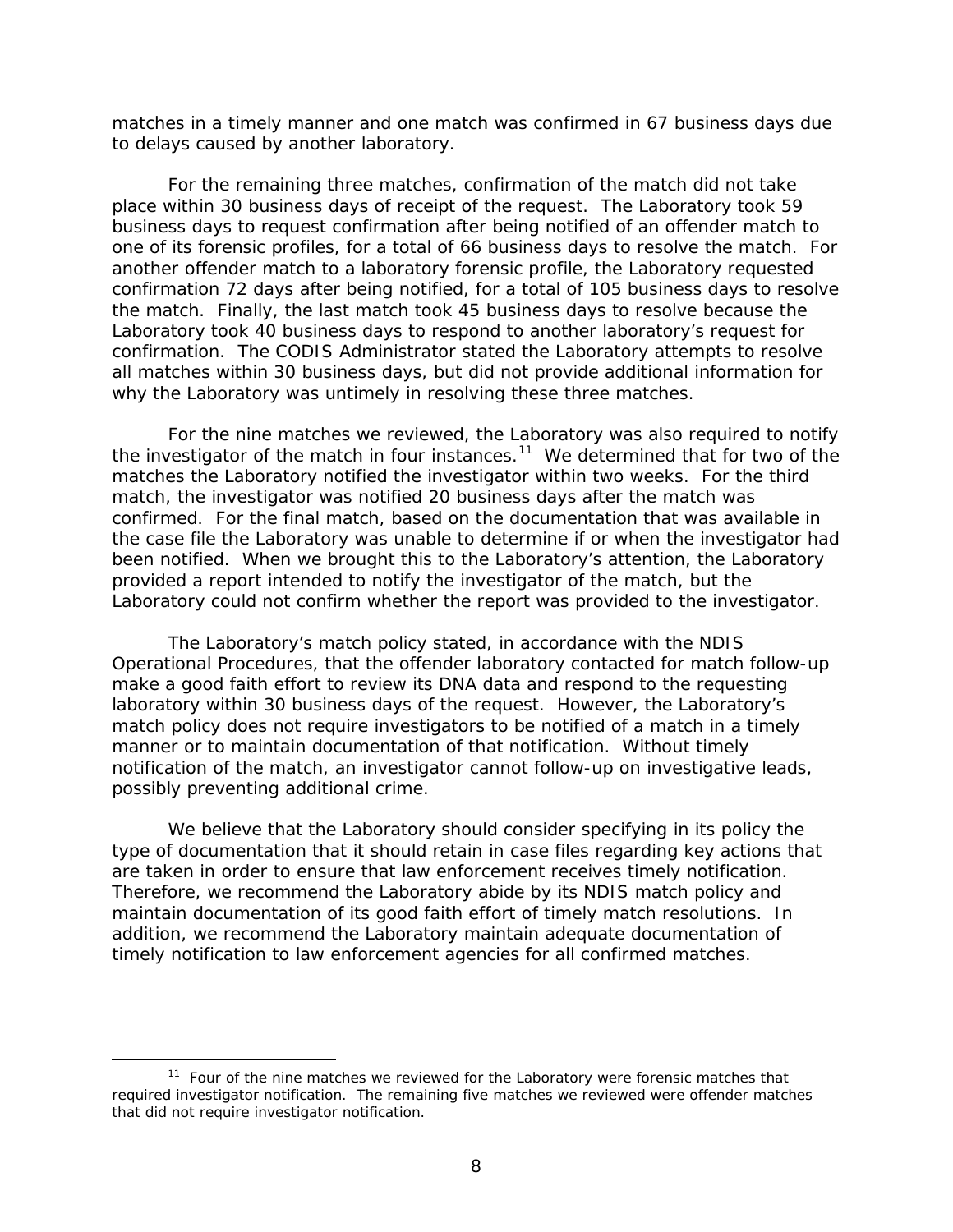#### *Physical Security of the CODIS Terminal*

 The NDIS Security Requirements state that the CODIS terminal shall be site visit, had physical access to the CODIS terminal. Only 7 of these 47 employees were CODIS users with a need to access the CODIS terminal. In addition, during propped open. Anyone having access into the HPD headquarter building, including visitors, could also have access to the floor where the SIS is located, as well as the SIS general office area and terminal if the SIS's main doors are propped open. physically safeguarded from unauthorized use and be only accessible to a limited number of approved personnel. We found that the CODIS terminal was located in a cubicle in the general office area of the Scientific Investigation Section (SIS), located in the Honolulu Police Department (HPD) headquarters building. Everyone with access to the SIS, which consisted of at least 47 employees at the time of our our fieldwork we noted on two occasions that the main doors to the SIS were

 server room that is locked and secure at all times and access is limited to CODIS users and Laboratory Supervisors. Therefore, we recommend the FBI ensure the Laboratory adequately safeguards the CODIS terminal and limits access to only The CODIS Administrator explained that a receptionist sits at the main entrance doors to the SIS and prevents unauthorized access into the SIS. However, during our fieldwork we also noted that the receptionist was not always present and unauthorized physical access to the SIS and thereby the CODIS terminal could occur. The CODIS Administrator noted that only CODIS users with a password could electronically access the CODIS terminal. Nevertheless, the CODIS Administrator stated that the CODIS terminal would be relocated into the CODIS approved personnel.

 We did not identify significant deficiencies with the Laboratory's compliance with other NDIS operational procedures we reviewed, as described below.

 required that participating laboratories ensure that CODIS users are NDIS operational procedures, and the FBI's eligibility flowchart are WAN. One CODIS user could not access the procedures on the CJIS-WAN • The NDIS Operational Procedures manual in effect during our audit provided copies of, understand and abide by the Memorandum of Understanding for Participation in NDIS, the NDIS operational procedures, and supporting documentation issued by the FBI. The Laboratory's CODIS Administrator stated that the MOU for Participation in NDIS, the available for all via the FBI's Criminal Justice Information System—Wide Area Network (CJIS-WAN). All Laboratory forensic personnel have access to these documents on the CJIS-WAN. Finally, we interviewed four of the seven CODIS users who stated that they were aware of the NDIS procedures and that they knew how to access the procedures on the CJISbecause he forgot his password, but asked the CODIS Administrator to reset his password in order to log in and access them, which we consider to be complaint with the NDIS procedures.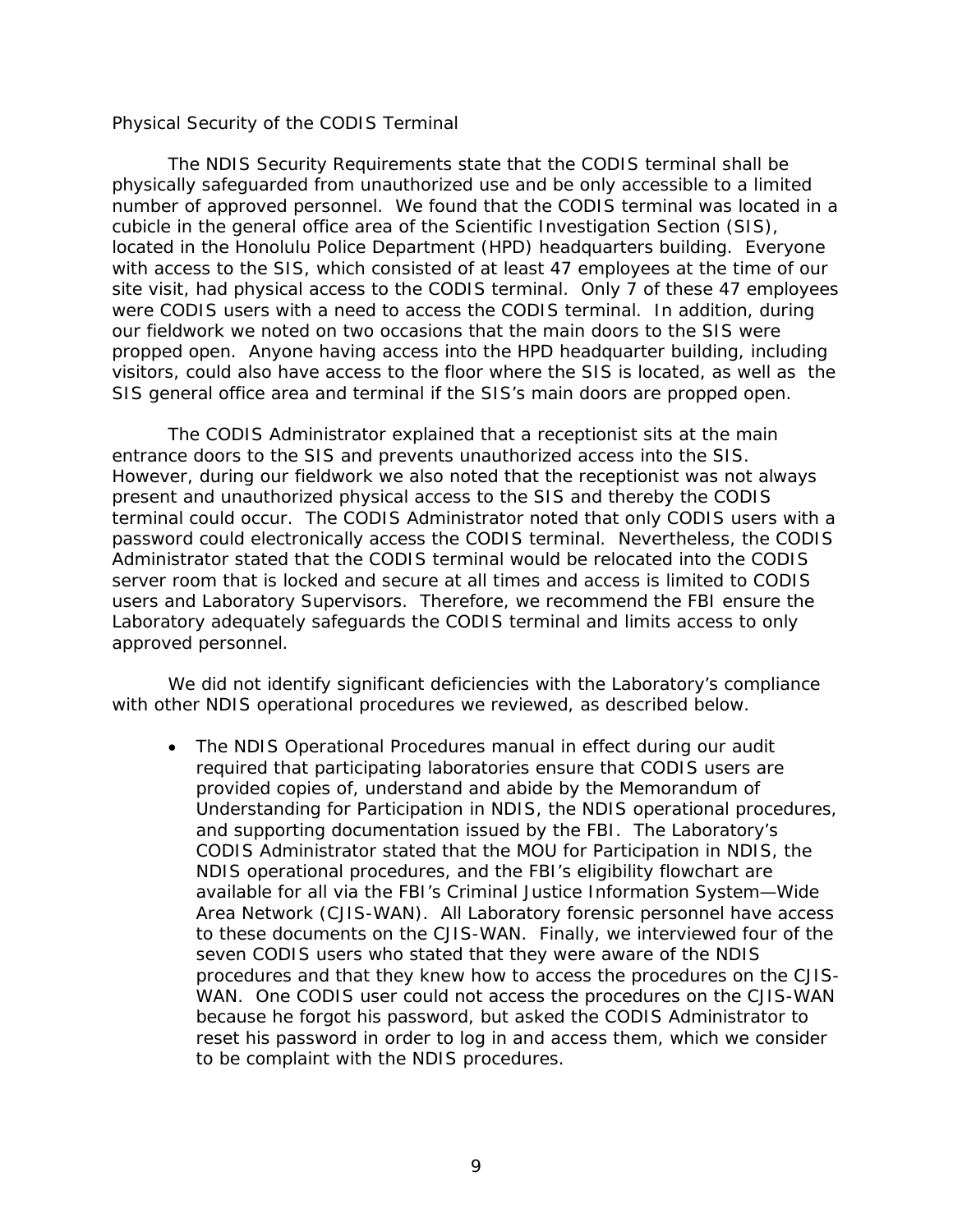- The Laboratory's CODIS users are required to complete annual DNA records acceptance training. The FBI provided a list of Laboratory personnel who had received this mandatory annual training, which we compared to a similar list of personnel provided by the Laboratory. We found that all authorized personnel required to complete the training had successfully completed the annual training in 2014.
- The FBI requires that a participating laboratory submit fingerprint cards, background information, CODIS user information, and other appropriate documentation to the FBI for each CODIS user. We verified that all necessary documents were provided to the FBI for all seven CODIS users.
- server was located. Moreover, the Laboratory's in-house policy limits user account that was no longer being used was still active in CODIS. • The NDIS Security Requirements state that the CODIS server shall be physically safeguarded from unauthorized use and be only accessible to a limited number of approved personnel. We found that only authorized Laboratory personnel had access to the server room where the CODIS access to the CODIS database to only CODIS users, which have their own CODIS accounts, unique passwords, and must undergo annual CODIS training. We confirmed that only CODIS users within the Laboratory had access to CODIS with one exception. We found that a CODIS Analyst According to laboratory personnel, the CODIS Analyst user account was utilized only during the Laboratory's initial CODIS program set-up and the account was never deactivated. After we brought this to the Laboratory's attention, the CODIS Administrator deactivated the CODIS Analyst user account and provided us a report with the CODIS Analyst user account stop date. Based on this evidence and the Laboratory's corrective actions, we do not consider this to be a finding regarding the Laboratory's effort to adhere to the NDIS Security Requirements.
- Division for storage. The DNA Technical Lead and two Supervisors have access to the backup media. We confirmed that back-up software was • The Laboratory's in-house policy requires that a backup of CODIS data be performed at least once per week. Further, according to Laboratory policy, once a month the CODIS backup media is placed in a locked fireproof box and taken to an off-site location at the Human Resources installed on the CODIS terminal and we physically verified the existence of the Laboratory's external hard drive, confirming that the Laboratory was following its in-house back-up policy.

#### **Conclusion**

 its NDIS match policy and did not resolve all matches in a timely manner. Also, the We found that the Laboratory was in compliance with the NDIS participation requirements we reviewed, with several exceptions. The Laboratory failed to follow Laboratory had no requirement to notify law enforcement of matches or to maintain documentation in the case files to support notification of law enforcement in a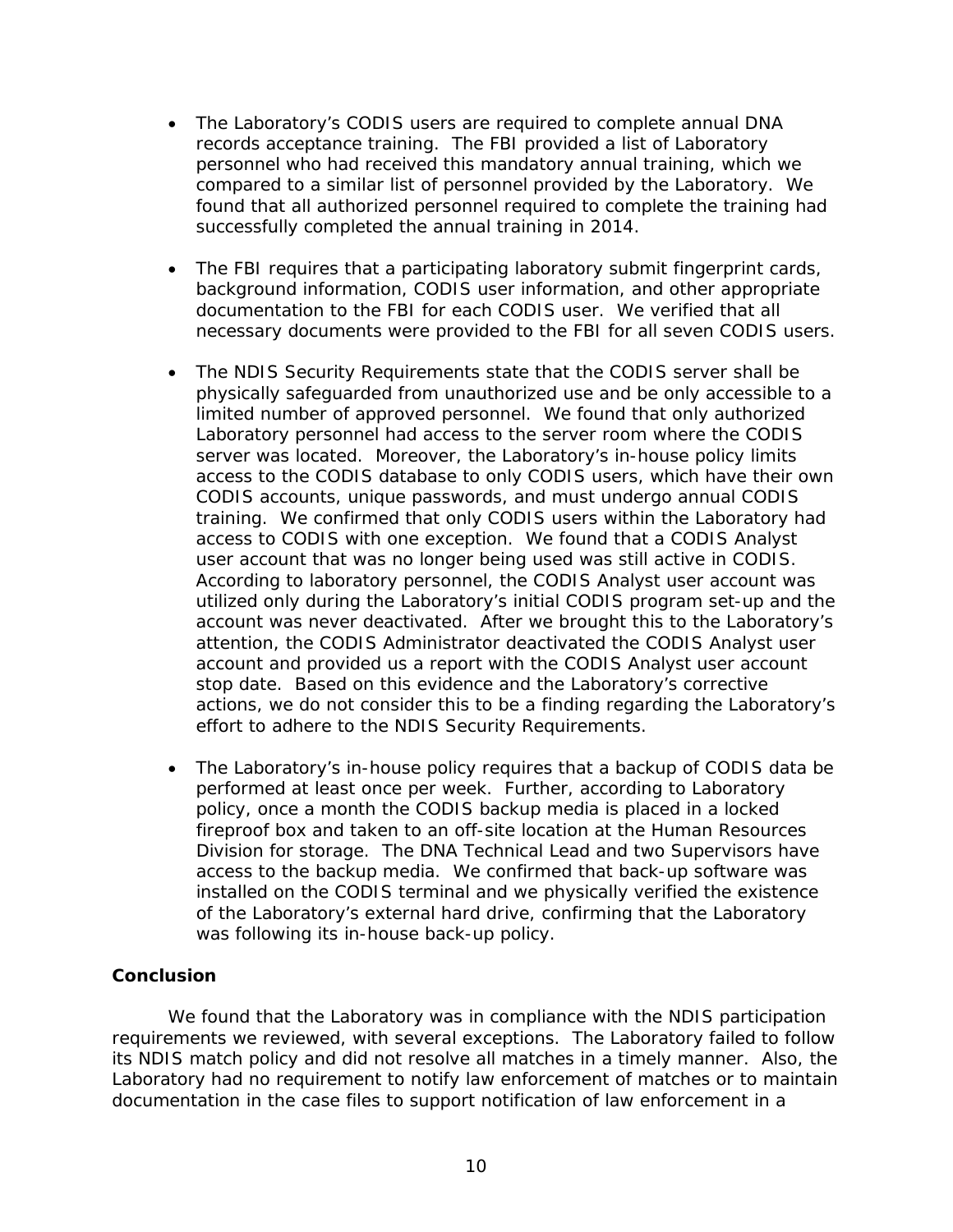timely manner. Finally, the Laboratory's CODIS terminal was not adequately secured against unauthorized personnel gaining access to the equipment.

#### **Recommendations**

We recommend that the FBI:

- 1. Ensure the Laboratory maintains documentation of its good faith effort for timely resolution of matches.
- 2. Ensure the Laboratory maintains appropriate documentation of timely notification to law enforcement agencies of all confirmed matches.
- 3. Ensure the Laboratory adequately safeguards the CODIS terminal and limits access to only approved personnel.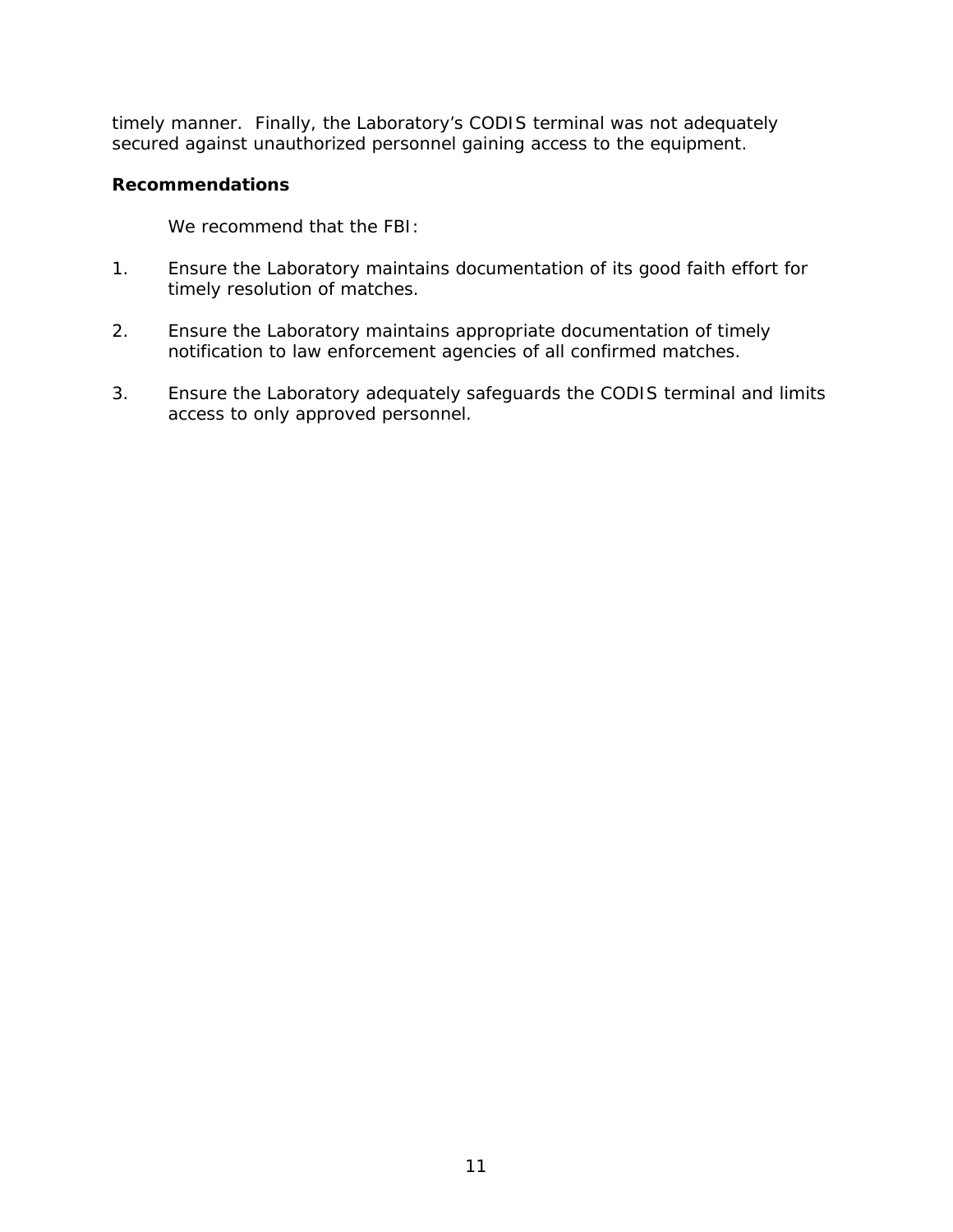#### <span id="page-16-0"></span>**II. Compliance with Quality Assurance Standards**

 reviewed, including: (1) completion of periodic internal The Laboratory was in compliance with the QAS we and external QAS reviews; (2) implementation of corrective actions presented by internal and external reviews; and (3) policies regarding amplified DNA being generated, processed, and stored in a room separate from evidence examination, DNA extraction, and PCR setup areas. We observed that the Laboratory did not fully meet QAS standards that outline controlled access to the Laboratory and evidence storage area.

FBI. $12$  These standards describe the quality assurance requirements that the Laboratory must follow to ensure the quality and integrity of the data it produces.<br>We also assessed the two most recent QAS reviews that the laboratory underwent.<sup>[13](#page-16-2)</sup> The QAS we reviewed are listed in Appendix II. During our audit, we considered the Forensic and Offender QAS issued by the

#### **Results of the OIG Audit**

 Specifically, we found during our fieldwork instances where the doors to the SIS were propped open, which could allow unauthorized personnel to gain access to the within the Laboratory. The results of our audit are described in more detail below. We found that security at the Laboratory did not fully meet QAS standards that outline controlled access to the Laboratory and evidence storage area. SIS. In addition, we also observed a propped open evidence storage room door

#### *Controlled and Limited Access to the Laboratory and Evidence Storage Areas*

 building from the outside through key locks and a security guard stationed at the During our tour of the Laboratory, we reviewed the security measures in place for limited entry into the SIS of the HPD that houses the Laboratory. We determined that the HPD does have measures in place to secure access to the main public entrance to the HPD. Security cameras are also stationed around the perimeter of the building and all non-HPD personnel must go through a metal

<span id="page-16-1"></span>l September 1, 2011. <sup>12</sup> Forensic Quality Assurance Standards refer to the Quality Assurance Standards for Forensic DNA Testing Laboratories, effective September 1, 2011. Offender Quality Assurance Standards refer to the Quality Assurance Standards for Convicted Offender DNA Databasing Laboratories, effective

<span id="page-16-2"></span><sup>&</sup>lt;sup>13</sup> The QAS require that laboratories undergo annual audits. Every other year, the QAS requires that the audit be performed by an audit team of qualified auditor(s), from an external agency. These audits are not required by the QAS to be performed in accordance with the *Government Auditing Standards* (GAS) and are not performed by the Department of Justice Office of the Inspector General. Therefore, we will refer to the QAS audits as reviews (either an internal laboratory review or an external laboratory review, as applicable) to avoid confusion with our audits that are conducted in accordance with GAS.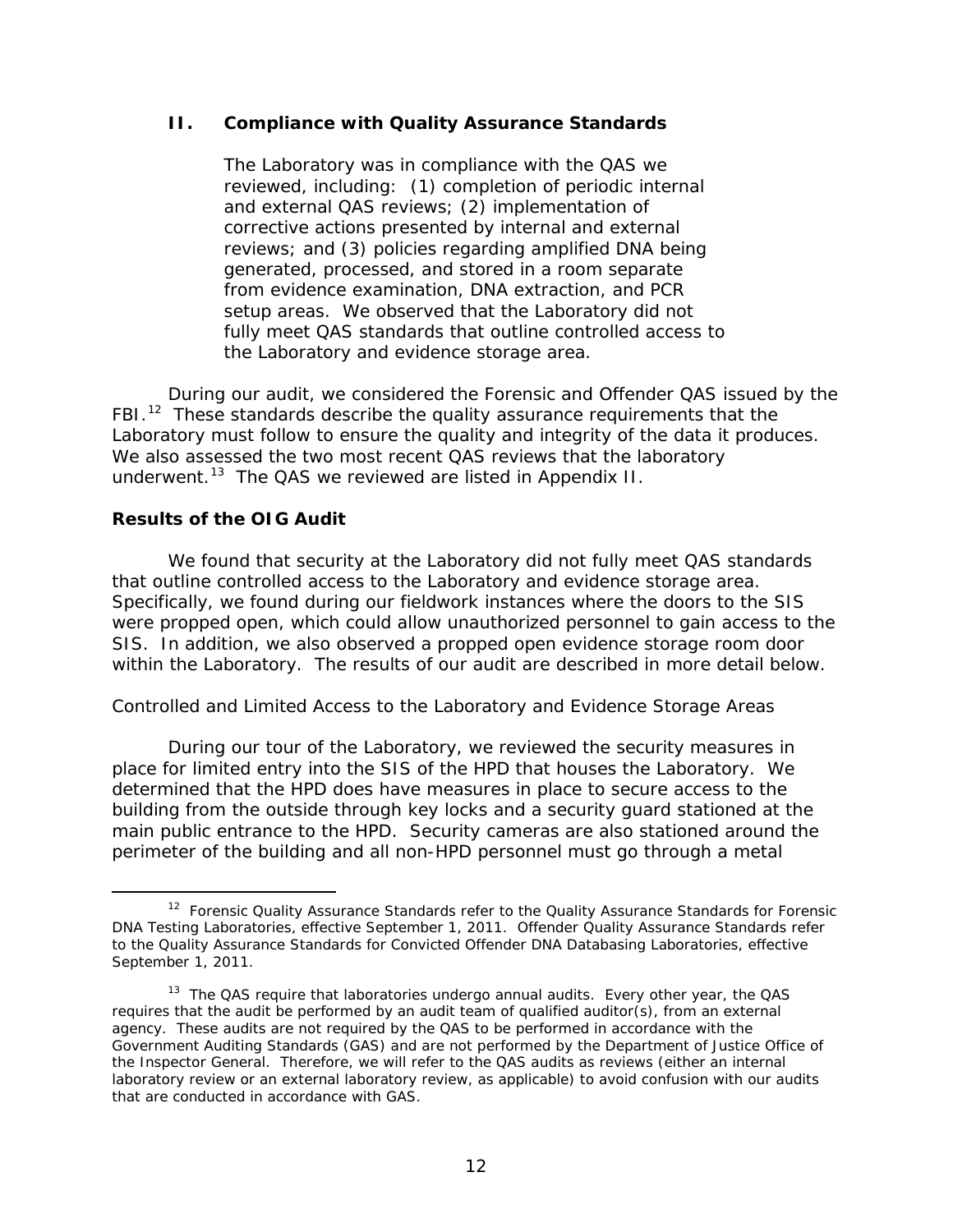detector prior to entering the building. On two separate occasions during our this report, the CODIS terminal was located in the main cubicle area of the SIS at unauthorized access to the facility. We observed that the doors to the Laboratory, fieldwork, the doors leading into the SIS was propped open. This is of concern because any HPD personnel not associated with the SIS or even visitors to the HPD could gain unauthorized access to the SIS. In addition, as previously mentioned in the time of our fieldwork. The CODIS Administrator informed us that a receptionist was stationed at the main entrance doors to the SIS to prevent unauthorized access to the SIS. However, we noted instances in which the receptionist was not always at her desk and unauthorized access to the SIS could have occurred. Keeping the main doors to the SIS closed and secure at all times would prevent located within the SIS space, were closed at the time of our visit and were secured by a key system known as Intellikey, which limited access to only authorized personnel.

 Evidence Depository was secure and access to it was limited to authorized Police Sergeants, and a Police Lieutenant. The chain of custody over evidence was documented on the HPD's Property Report. For example, a DNA Analyst submits a The HPD is responsible for the storage of the majority of crime scene evidence that is brought to the Laboratory for analysis. We observed that the HPD personnel only, which included Evidence Custodians, a Senior Typist, a Police Major, work request to the HPD Evidence Custodian to sign-out evidence for analysis. The transfer of the evidence is recorded on the Property Report which contains the unique identification number of the evidence, and the names and signatures of each person that accepts and releases possession of the evidence.

 Once evidence is signed out of HPD Evidence Depository by DNA Analysts for analysis, they maintain the evidence in the Laboratory's evidence storage room temporarily when it is not in the DNA Analyst's immediate custody. According to storage rooms needs to be stored in a secure manner to prevent tampering and contamination. However, during our tour of the Laboratory, we observed that the evidence storage room door was propped open. In the evidence storage room, we observed evidence was stored on open shelves and in an unlocked refrigerator. We be in a locked and secured laboratory space. Therefore, we recommend the FBI storage room within the Laboratory at all times. We also observed a separate walkthe Laboratory's Quality Manual all evidence stored in the Laboratory's evidence believe evidence in storage should be kept secure, even though that storage may ensure the Laboratory secures the doors to the SIS and the forensic evidence in freezer storage area for convicted offender samples that was secure and access to it was limited to authorized personnel only.

 the HPD Evidence Depository, where it is signed back in by the Evidence Custodian and the transfer of custody is recorded on the Property Report. According to the of the evidence. The SIS returns DNA evidence submitted from outside counties to the submitting law enforcement agency and maintains convicted offender samples Upon completion of DNA analysis, the DNA Analyst returns the evidence to HPD's policy, the lead investigator has the final authority regarding the disposition indefinitely.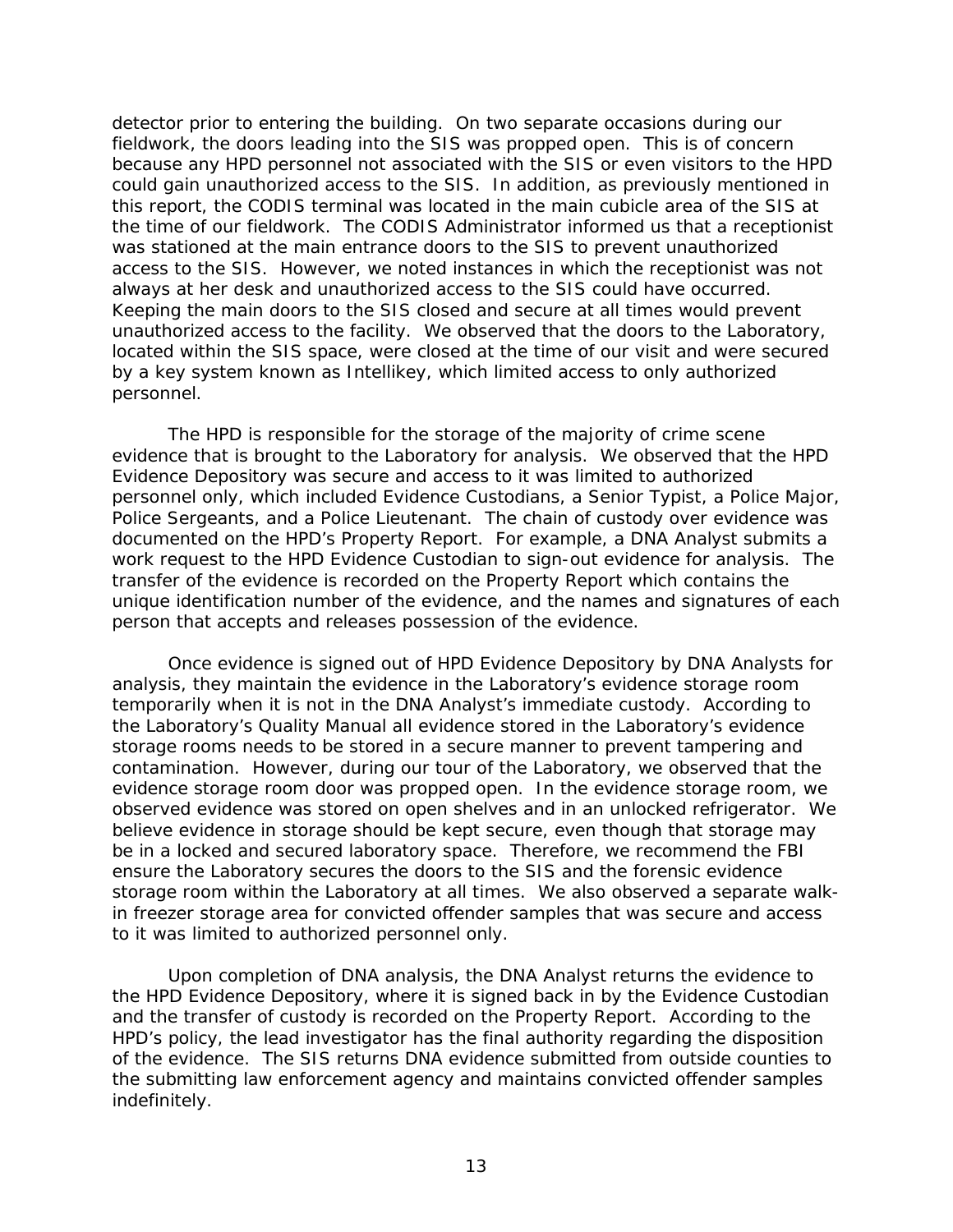We found that the Laboratory complied with the other QAS we reviewed, as described below.

- The QAS requires laboratories to undergo an annual review, including an external review every 2 years. During our fieldwork in July 2014, we found that the Laboratory had an external QAS review performed in May 2014 and an internal QAS review performed in October 2013, in accordance with the FBI's requirement.
- We reviewed the Laboratory's most recent QAS review reports. Both the external and internal reviews were conducted using the FBI's QAS Review Document. The FBI confirmed that at least one of the QAS reviewers for both reviews had successfully completed the FBI QAS review training course.
	- o The external QAS review conducted in May 2014 noted one finding for the Laboratory. We confirmed that the Laboratory implemented a corrective action for the finding.
	- the Laboratory. We confirmed that the Laboratory implemented a o The internal QAS review conducted in October 2013 noted two findings for corrective action for both of the findings.
- that the report was submitted to the FBI's NDIS Custodian in 30 days. • The QAS requires that an external quality assurance review be forwarded to the FBI within 30 days of the participating laboratory's receipt of the report. We reviewed the submission of the most recent external review and found
- We also verified that each of the QAS reviewers who conducted the most recent external QAS review completed the Auditor Self-Certification worksheet and indicated that there were no impairments to their independence.
- The QAS requires amplified DNA to be generated, processed, and stored in a examination and extraction, PCR setup, and DNA amplification. The for passage. Based on our observations and review of the Laboratory's room separate from evidence examination, DNA extraction, and PCR setup areas. We observed that the Laboratory had separate areas for DNA Laboratory is physically separated into pre-PCR and post-PCR areas and we observed the doors between the rooms remain closed. The Laboratory's policy was to keep the doors between the rooms closed at all times except procedures, the Laboratory was in compliance with the QAS requirement that we tested.

#### **Conclusion**

that outline controlled access to the Laboratory and evidence storage area. We found that security at the Laboratory did not fully meet QAS standards Specifically, we found during our fieldwork instances of propped open doors which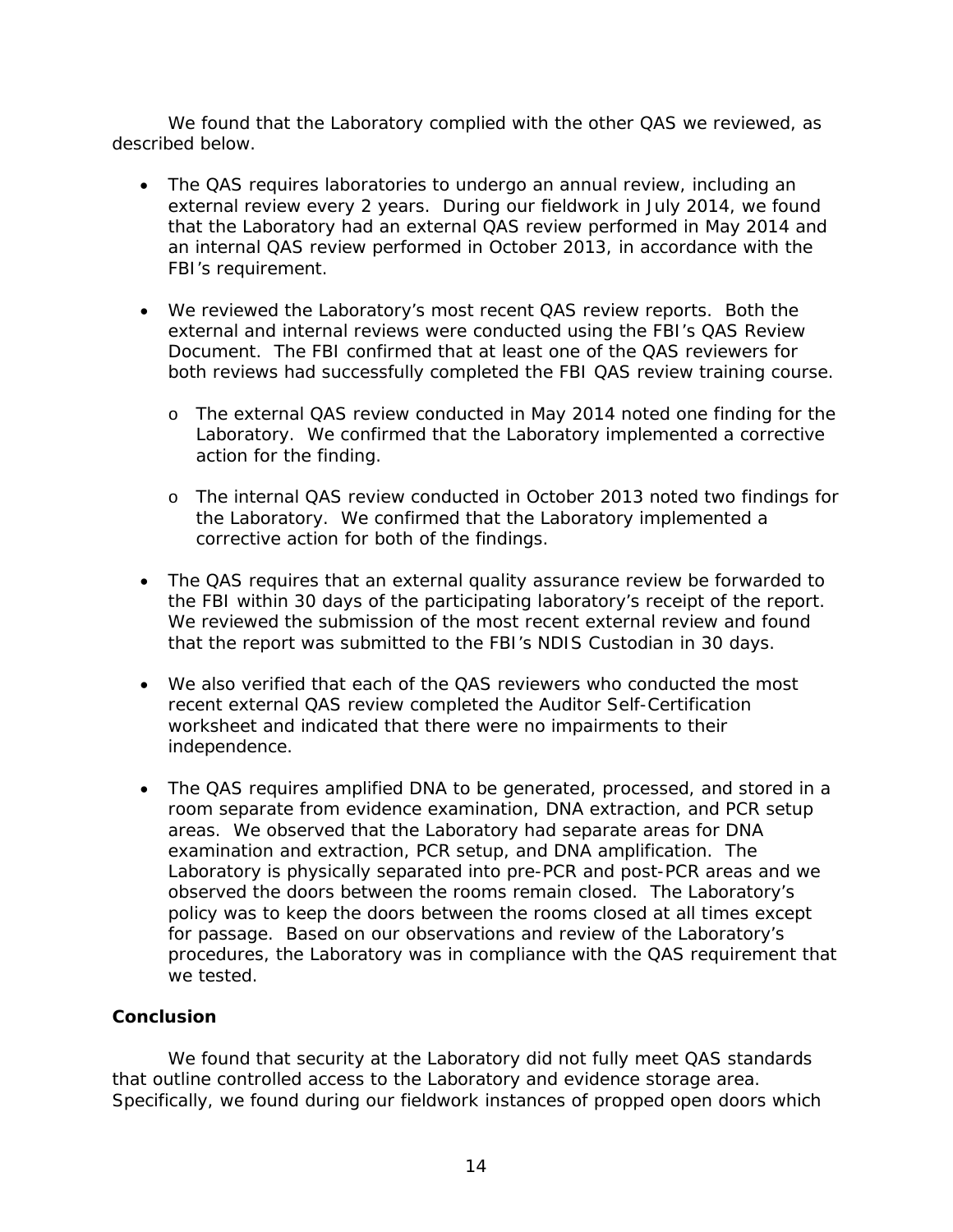could allow for unauthorized personnel gaining access to the SIS. In addition, we also observed a propped open evidence storage room door within the Laboratory.

#### **Recommendation**

We recommend that the FBI:

4. Ensure the Laboratory secures the doors to the SIS and the forensic evidence storage room within the Laboratory at all times.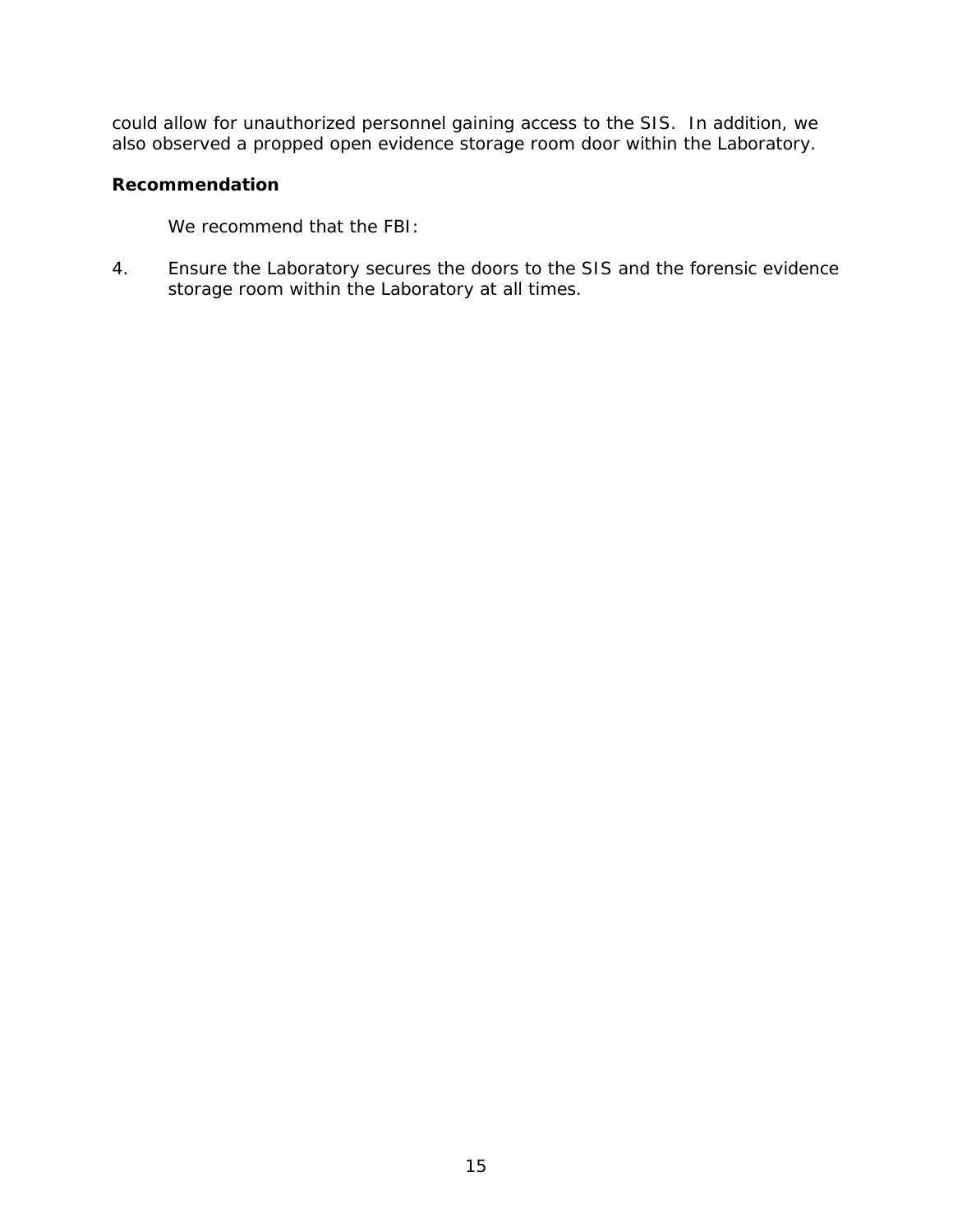#### <span id="page-20-0"></span>**III. Suitability of Forensic DNA Profiles in CODIS Databases**

Laboratory uploaded to NDIS as of July 10, 2014.<sup>14</sup> Of removing the portion of DNA attributable to the victim. seven forensic profiles to NDIS before the profiles were correct DNA types, and appropriate specimen category. We reviewed 100 of the 796 forensic profiles that the the 100 forensic profiles sampled, we found that 97 profiles were complete, accurate, and allowable. We identified two unallowable profiles that were not attributable to a putative perpetrator and one inaccurate profile that had part of the victim's DNA profile uploaded to NDIS. The Laboratory agreed to delete the two unallowable profiles and correct the inaccurate profile by Additionally, we found that the Laboratory had uploaded technically reviewed for verification of CODIS eligibility, We also found 42 forensic profiles that were uploaded to NDIS prior to receiving a secondary review for CODIS eligibility as required by the FBI.

whether each profile was complete, accurate, and allowable for inclusion in NDIS. that require a profile to include all the loci for which the analyst obtained results, We reviewed a sample of the Laboratory's Forensic DNA profiles to determine To test the completeness and accuracy of each profile, we established standards. and that the values at each locus match those identified during analysis. Our standards are described in more detail in Appendix II of this report.

 acceptance standards by which laboratories must abide. The FBI also developed a flowchart as guidance for the laboratories for determining what is allowable in the that is not a suspect. A profile at NDIS that matches a suspect may be allowable if to NDIS. The NDIS procedures we reviewed are listed in Appendix II of this report. The FBI's NDIS Operational Procedures Manual establishes the DNA data forensic index at NDIS. Laboratories are prohibited from uploading forensic profiles to NDIS that clearly match the DNA profile of the victim or another known person the contributor is unknown at the time of collection, however, NDIS guidelines prohibit profiles that match a suspect if that profile could reasonably have been expected to be on an item at the crime scene or part of the crime scene independent of the crime. For instance, a profile from an item seized from the suspect's person, such as a shirt, or that was in the possession of the suspect when collected is generally not a forensic unknown and would not be allowable for upload

#### **Results of the OIG Audit**

 Laboratory had uploaded to NDIS as of July 10, 2014. Of the 100 forensic profiles We selected a sample of 100 profiles out of the 796 forensic profiles the

<span id="page-20-1"></span> $\overline{a}$ <sup>14</sup> We judgmentally selected 100 forensic profiles that the Laboratory uploaded to NDIS between 2009 and 2014.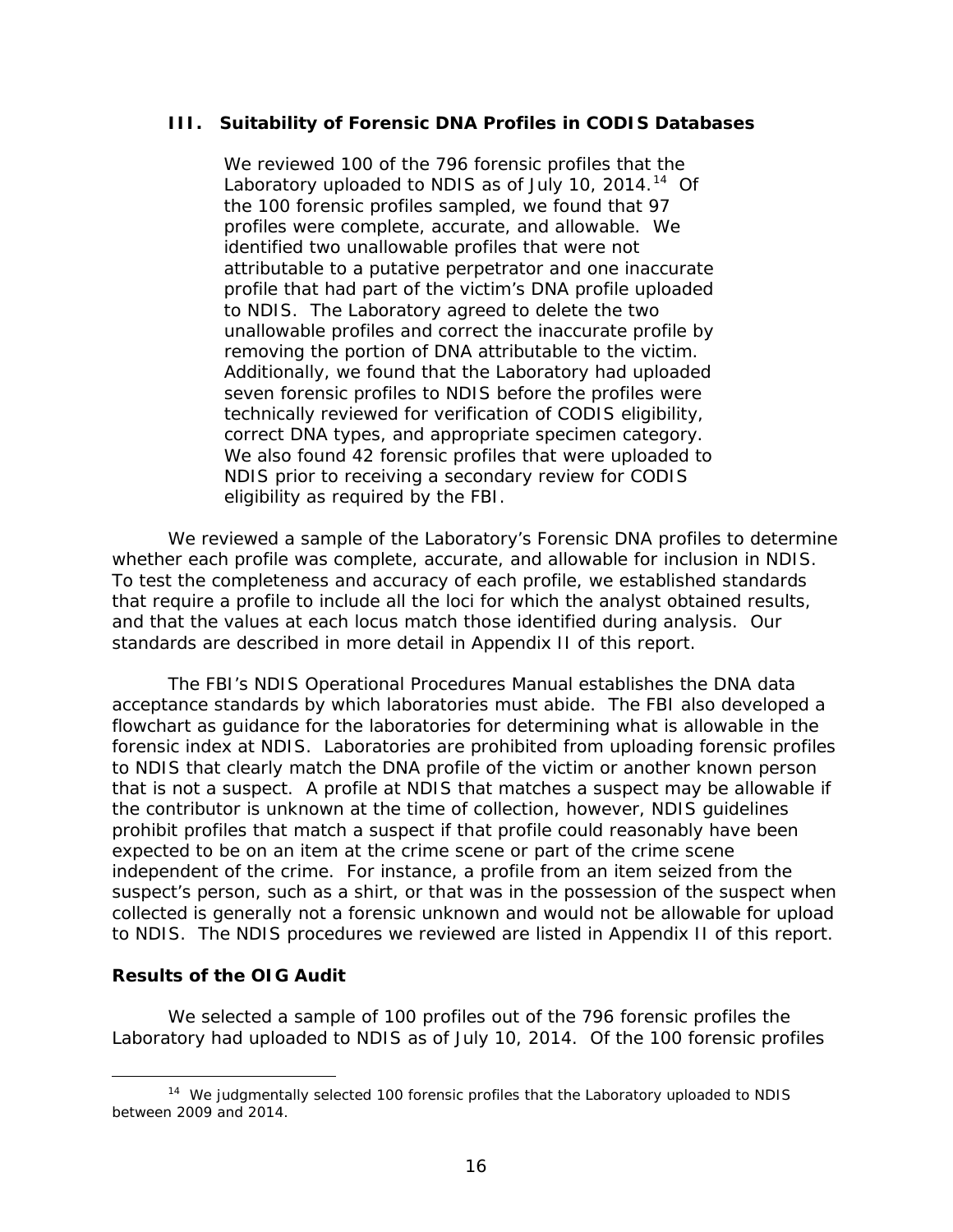sampled, we found that 2 profiles were unallowable for NDIS and 1 profile was inaccurate. In addition, we found that the Laboratory had uploaded to NDIS 7 forensic profiles prior to being technically reviewed and 42 forensic profiles prior to receiving a secondary review for CODIS eligibility, as required by the FBI.

#### *Sample Number H-35*

 the victim's DNA was included in the DNA profile uploaded to NDIS. After we Sample H-35 was taken from a swab from the victim's body after a sexual assault had occurred. We deemed this profile to be inaccurate because a portion of brought this to the CODIS Administrator's attention the portion of the profile that was attributable to the victim was removed and the accurate DNA profile was uploaded to NDIS.

#### *Sample Number H-43*

 residential burglary had occurred. We deemed this profile to be unallowable for NDIS because there was no evidence in the case file linking the item to the crime. NDIS because there was no evidence in the case file linking the item to the crime.<br>The sample was not retrieved from the crime scene, and there was no evidence in the case file indicating that it was attributable to a putative perpetrator. We Sample H-43 was taken from a flashlight found at the beach after a presented this to the CODIS Administrator, who agreed that this profile was unallowable and subsequently removed it from NDIS.

#### *Sample Number H-68*

 Sample H-68 was taken from a cigarette butt collected from a stairway leading to a kitchen door from the carport of a residence. The homeowner had left burglarized. At that time, the homeowner reported the break-in to the police and the cigarette butt was collected for DNA analysis. We deemed this profile to be item to the crime. In addition, the home was left unattended for more than three attributable to a putative perpetrator. We presented this to the CODIS his home unattended for approximately three months. Upon his return, the homeowner noticed the kitchen door frame was broken and the house had been unallowable for NDIS because there was no evidence in the case file linking the months, and there was no evidence in the case file indicating that it was Administrator, who agreed that this profile was unallowable and subsequently removed it from NDIS.

#### *CODIS Eligibility and Technical Review Prior to NDIS Upload*

 In addition, prior to uploading or searching a DNA profile in CODIS, the technical upload; (2) the correct DNA type has been entered; and (3) the appropriate According to the FBI's QAS for Forensic DNA Testing Laboratories, all cases are required to be technically reviewed by a qualified DNA analyst for clerical and technical accuracy and the completion of the technical review must be documented. reviewer must verify the following criteria: (1) the DNA profile is eligible for CODIS specimen category has been selected.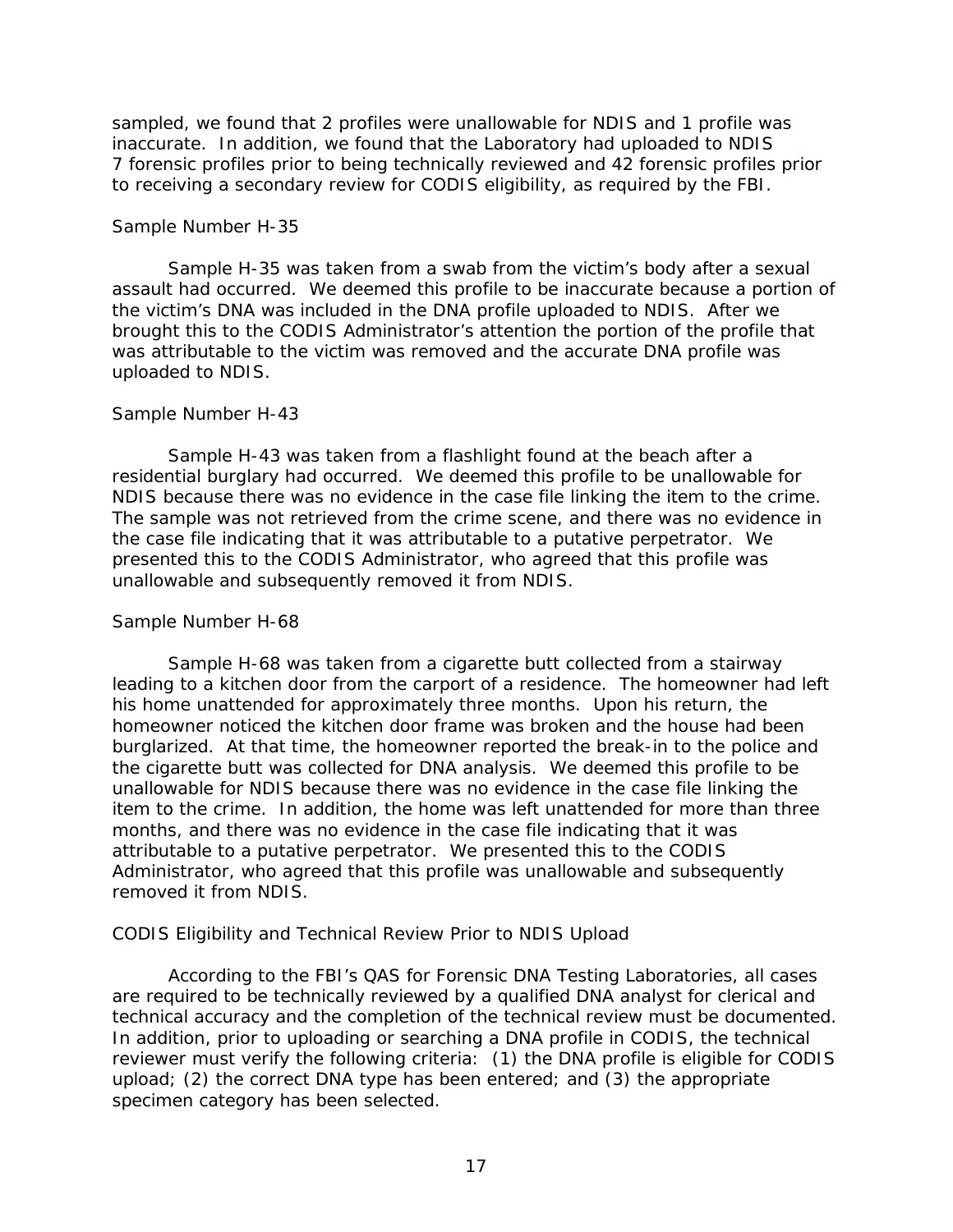a form called the Technical Review Checklist (TRC). The Laboratory's policy states, completed. We found the Laboratory had uploaded to NDIS seven forensic profiles prior to the TRC being signed; indicating the technical review was not yet complete. policy the reviewer must complete the TRC and sign the form prior to NDIS upload. policy the reviewer must complete the TRC and sign the form prior to NDIS upload.<br>Therefore, we recommend the Laboratory ensure all DNA profiles are being We found the Laboratory documented its technical review of DNA profiles on completion of the TRC with the reviewer's signature indicates the review was The CODIS Administrator informed us that all technical reviews are completed prior to a DNA profile being uploaded to NDIS. However, based on the Laboratory's technically reviewed prior to upload into CODIS.

 to complete. At the first signature line, the technical reviewer attest to having technical reviewer attests to reviewing the corresponding report for accuracy. In 2010, the Laboratory updated its TRC and moved the CODIS eligibility criteria review down on the form, with the second signature attesting that the review had been complete. During our review of 100 forensic profiles, we found that 42 profiles were uploaded to NDIS prior to the Laboratory documenting the secondary because the CODIS eligibility section of the TRC had been moved the checklist did not reflect an accurate date of when that review had occurred. During our The Laboratory's TRC contains two signature lines for the technical reviewer reviewed for accurate case notes, test results, and eligibility criteria for the DNA profile to be allowable for upload to CODIS. At the second signature line, the review for CODIS eligibility as required by the FBI's QAS. The CODIS Administrator explained the profiles were reviewed for CODIS eligibility prior to CODIS upload but fieldwork, the CODIS Administrator updated the TRC and provided a draft TRC checklist on which the location of the CODIS eligibility review section had been moved up on the form to ensure the review was taking place and being documented prior to upload into CODIS. We recommend the Laboratory ensure all future DNA profiles uploaded to NDIS undergo a secondary review for CODIS eligibility prior to upload and that documentation of the review is maintained accurately.

#### **Conclusion**

 allowable for inclusion in NDIS, but we questioned the Laboratory's upload of 3 uploaded profile. Because the Laboratory took corrective action on these three Based on our testing of 100 sample forensic profiles that the Laboratory had uploaded to NDIS, we determined that 97 profiles were complete, accurate, and forensic profiles that did not meet the standards for NDIS. The Laboratory agreed and removed the two unallowable profiles and corrected the one inaccurate profiles, we make no recommendations. However, we also found that the Laboratory had uploaded to NDIS 7 forensic profiles prior to technical review and 42 forensic profiles prior to secondary review for CODIS eligibility as required by the FBI.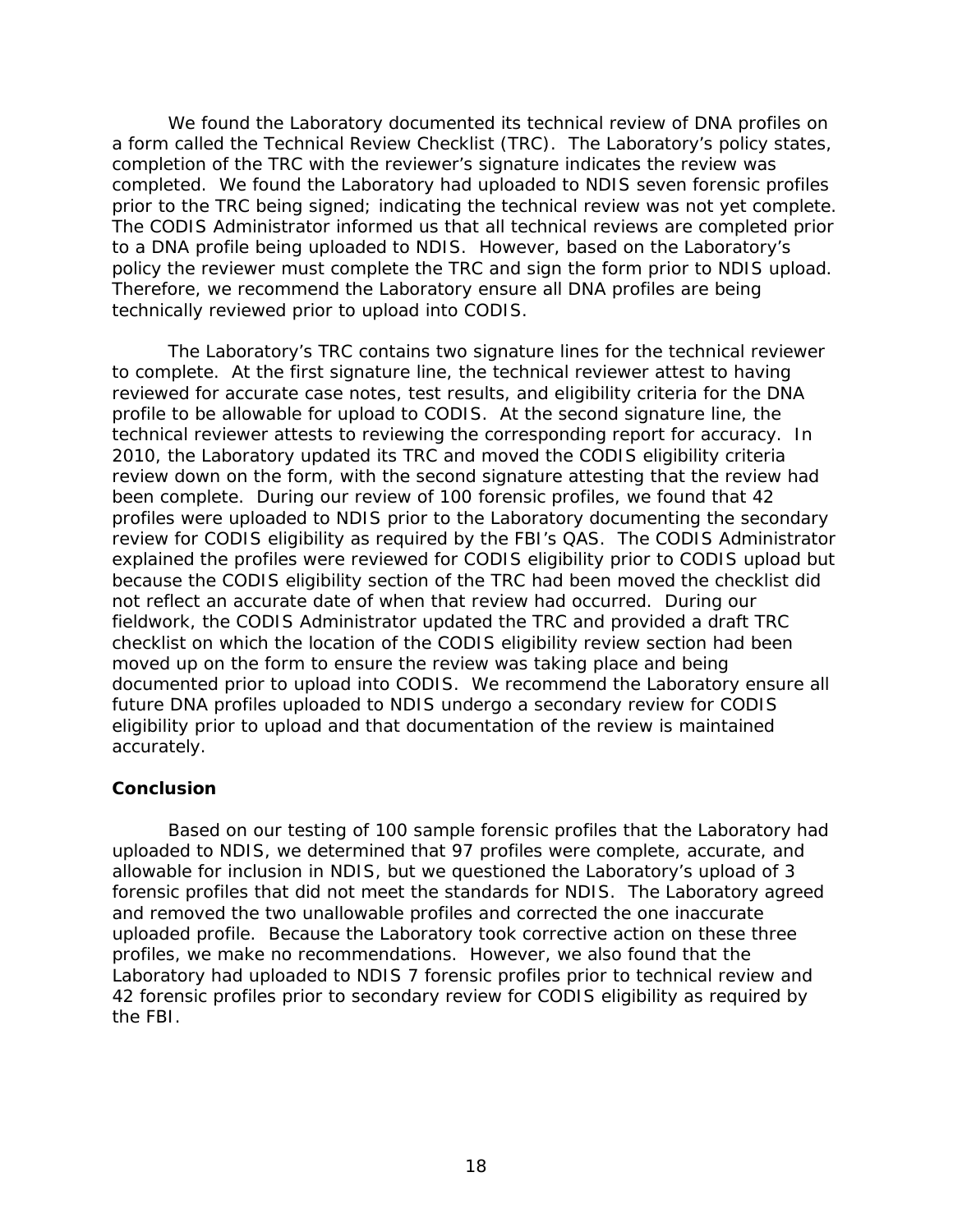#### **Recommendations**

We recommend that the FBI:

- 5. Ensure that the Laboratory technically reviews all DNA profiles prior to upload into NDIS.
- 6. Ensure that the Laboratory performs a secondary review for CODIS eligibility prior to upload as required by the QAS, and that documentation of the review is maintained.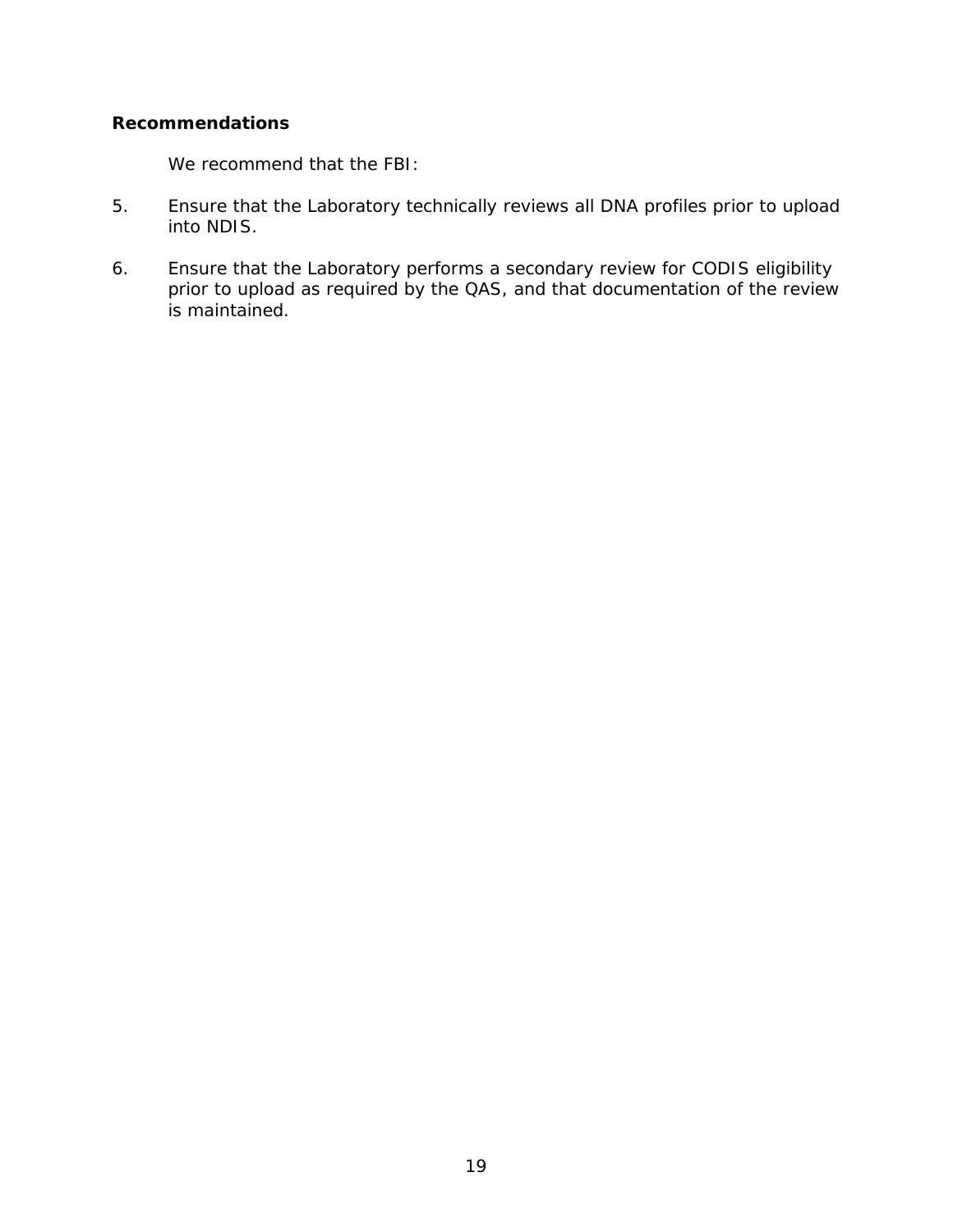## **APPENDIX 1**

## **OBJECTIVES, SCOPE, AND METHODOLOGY**

<span id="page-24-1"></span><span id="page-24-0"></span>We conducted this performance audit in accordance with generally accepted government auditing standards. Those standards require that we plan and perform the audit to obtain sufficient, appropriate evidence to provide a reasonable basis for our findings and conclusions based on our audit objectives. We believe that the evidence obtained provides a reasonable basis for our findings and conclusions based on our audit objectives.

were complete, accurate, and allowable for inclusion in NDIS.<sup>13</sup> Our audit generally covered the period from June 2012 through July 2014. The objectives of the audit were to determine if the: (1) Laboratory was in compliance with select National DNA Index System (NDIS) Operational Procedures; (2) Laboratory was in compliance with certain Quality Assurance Standards (QAS) issued by the FBI; and (3) Laboratory's forensic DNA profiles in CODIS databases

To accomplish the objectives of the audit, we:

 whether: (a) the Laboratory complied with the QAS, (b) repeat findings were identified, and (c) recommendations were adequately resolved. • Examined internal and external Laboratory QAS review reports and supporting documentation for corrective action taken, if any, to determine

 minimum, a laboratory's quality assurance program, organization and safety, audits, and outsourcing. The QAS require that internal and external FBI's training course for conducting such reviews. We obtained evidence concerning: (1) the qualifications of the internal and external reviewers, In accordance with the QAS, a laboratory shall establish, follow, and maintain a documented quality system with procedures that address, at a management, personnel, facilities, evidence and sample control validation, analytical procedures, calibration and maintenance of equipment, proficiency testing, corrective action, review, Documentation and reports, reviews be performed by personnel who have successfully completed the and (2) the independence of the external reviewers.

- Interviewed Laboratory officials to identify management controls, Laboratory operational policies and procedures, Laboratory certifications or accreditations, and analytical information related to DNA profiles.
- Toured the Laboratory to observe facility security measures as well as the procedures and controls related to the receipt, processing, analyzing, and storage of forensic evidence and convicted offender DNA samples.

<span id="page-24-2"></span> $\overline{a}$ <sup>15</sup> Our review of the Laboratory's forensic DNA profiles in NDIS covered the period from 2009 through 2014.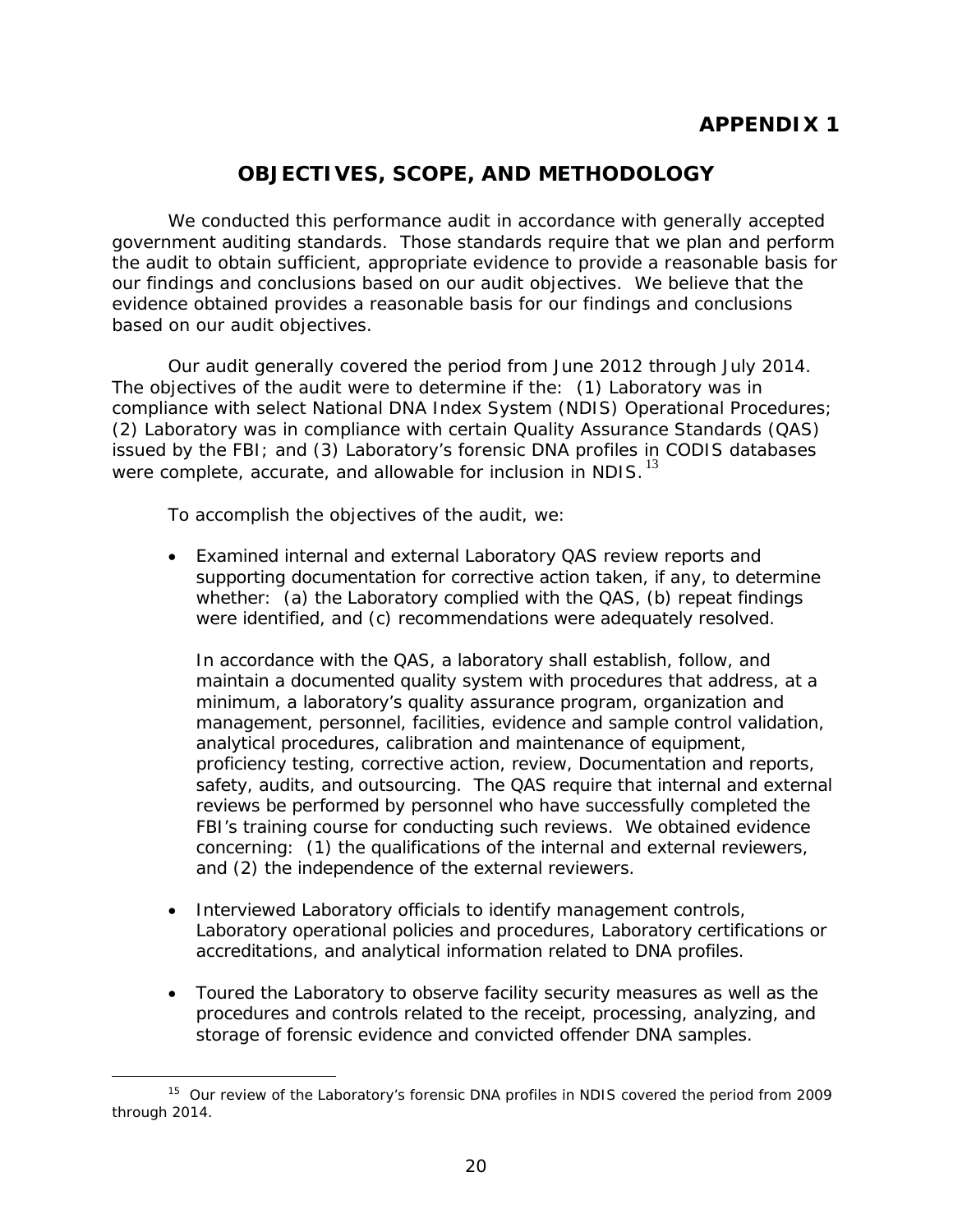- Reviewed the Laboratory's written policies and procedures related to conducting internal reviews, resolving review findings, expunging DNA profiles from NDIS, and resolving matches among DNA profiles in NDIS.
- whether they were resolved in a timely manner. The Laboratory provided the universe of NDIS matches as of July 2014. The sample was judgmentally selected and included case-to-offender matches. This non- statistical sample does not allow projection of the test results to all • Reviewed supporting documentation for 9 of 55 NDIS matches to determine matches.
- profiles were developed in accordance with the Forensic QAS and were • Reviewed the case files for selected forensic DNA profiles to determine if the complete, accurate, and allowable for inclusion in NDIS.

 We obtained an electronic file identifying the specimen identification to NDIS as of July 10, 2014. We limited our review to a sample of 100 numbers of 796 searchable forensic profiles the Laboratory had uploaded profiles. This sample size was determined judgmentally because preliminary audit work determined that risk was not unacceptably high.

• Using the judgmentally-determined sample size, the results obtained from testing this limited sample of profiles may not be projected to the universe of profiles from which the sample was selected.

 required standards and the related internal controls. Accordingly, we did not attach internal controls to this report. See Appendix 2 for detailed information on our The objectives of our audit concerned the Laboratory's compliance with a separate statement on compliance with laws and regulations or a statement on audit criteria.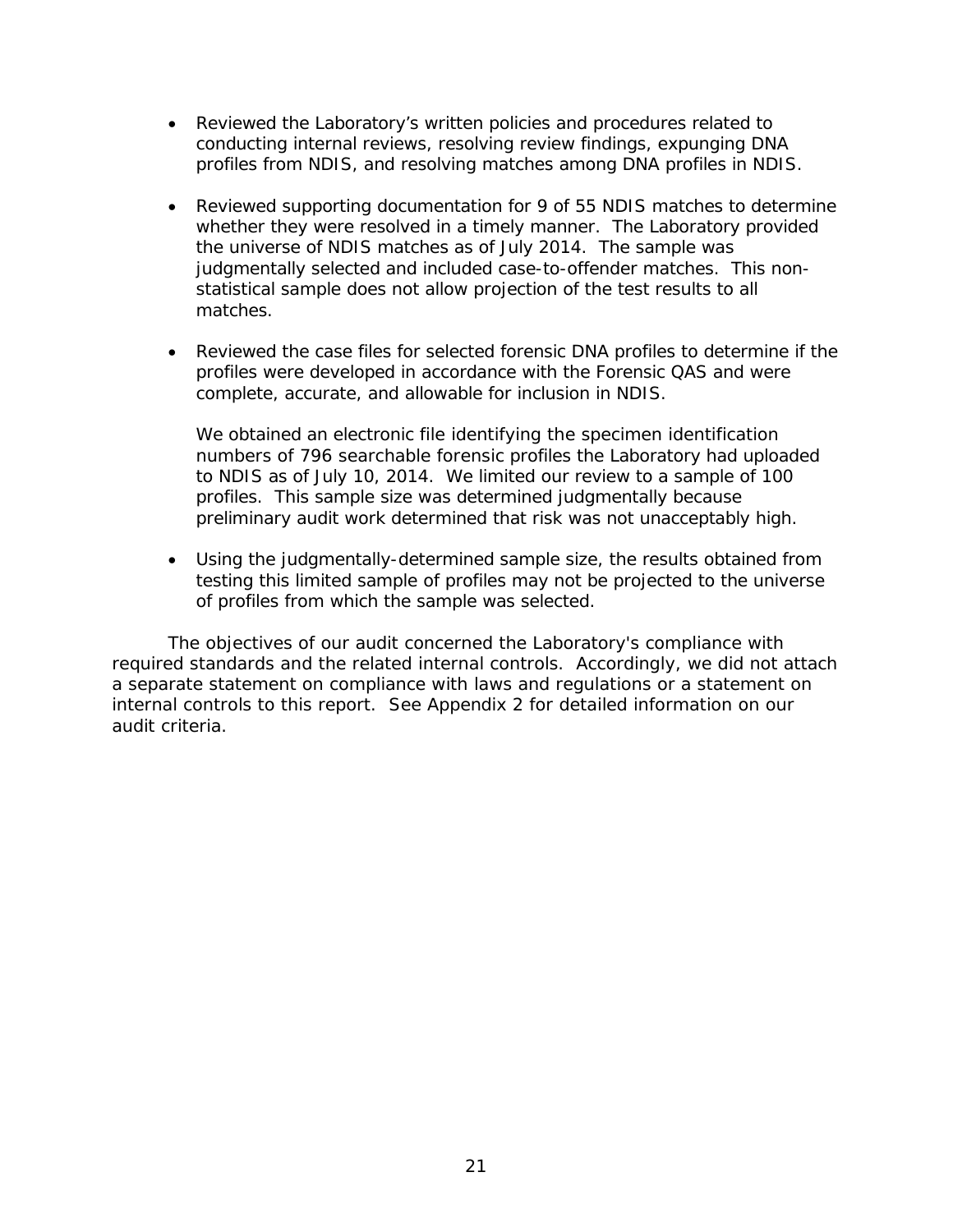## **AUDIT CRITERIA**

<span id="page-26-1"></span><span id="page-26-0"></span> In conducting our audit, we considered the NDIS Operational Procedures, QAS, and guidance issued by the FBI regarding forensic profile allowability in<br>NDIS <sup>14</sup> However, we did not test for compliance with elements that were no NDIS.<sup>14</sup>However, we did not test for compliance with elements that were not applicable to the Laboratory. In addition, we established standards to test the completeness and accuracy of DNA profiles as well as the timely notification of DNA profile matches to law enforcement.

#### <span id="page-26-2"></span>**NDIS Operational Procedures**

The NDIS Operational Procedures, which include the NDIS Participation Requirements, establish the responsibilities of the FBI and the NDIS participating laboratories. We focused our audit on specific sections of the following NDIS requirements:

- NDIS Laboratories Procedures
- • Quality Assurance Standards Audit Procedure
- NDIS Confirmation and Hit Dispositioning Procedure
- NDIS DNA Records Procedure
- DNA Data Acceptance Standards
- NDIS Searches Procedure
- NDIS Security Requirements Procedure

#### <span id="page-26-3"></span>**Quality Assurance Standards**

 Databasing Laboratories, effective September 1, 2011, (Offender QAS). The The FBI issued two sets of QAS: (1) QAS for Forensic DNA Testing Laboratories, effective September 1, 2011 (Forensic QAS); and (2) QAS for DNA Forensic QAS and the Offender QAS describe the quality assurance requirements that the Laboratory should follow to ensure the quality and integrity of the data it produces.

 For our audit, we reviewed the Laboratory's most recent annual external review and performed audit work to verify that the Laboratory was in compliance with the QAS listed below because they have a substantial effect on the integrity of the DNA profiles uploaded to NDIS.

• Facilities (Forensic QAS and Offender QAS 6.1): The laboratory shall have a facility that is designed to ensure the integrity of the analyses and the evidence.

<span id="page-26-4"></span> $\overline{a}$ <sup>16</sup> The FBI Flowchart is guidance issued to NDIS-participating laboratories separate from the NDIS Operational Procedures. The flowchart is contained in the 2013 CODIS Administrator's Handbook and has been provided to laboratories in forums such as CODIS conferences.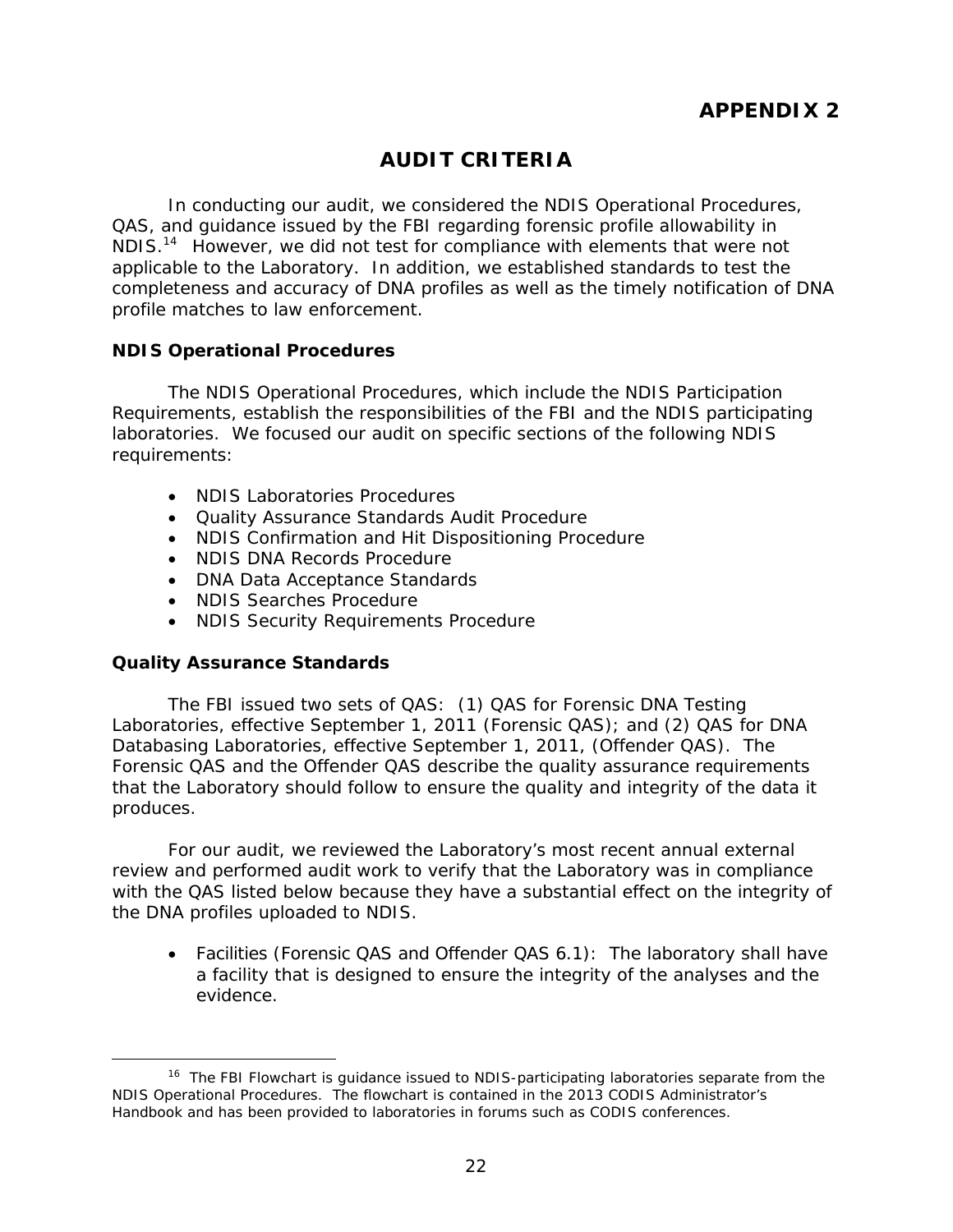- Evidence Control (Forensic QAS 7.1): The laboratory shall have and follow a documented evidence control system to ensure the integrity of physical evidence. Where possible, the laboratory shall retain or return a portion of the evidence sample or extract.
- Sample Control (Offender QAS 7.1): The laboratory shall have and follow a database and known samples. documented sample inventory control system to ensure the integrity of the
- Analytical Procedures (Forensic QAS and Offender QAS 9.5): The laboratory shall monitor the analytical procedures using [appropriate] controls and standards.
- Review (Forensic QAS 12.1): The laboratory shall conduct administrative and technical reviews of all case files and reports to ensure conclusions and supporting data are reasonable and within the constraints of scientific knowledge.

 (Offender QAS Standard 12.1): The laboratory shall have and follow written procedures for reviewing DNA records and DNA database information, including the resolution of database matches.

• [Reviews] (Forensic QAS and Offender QAS 15.1 and 15.2): The laboratory shall be audited annually in accordance with [the QAS]. The annual audits shall occur every calendar year and shall be at least 6 months and no more than 18 months apart.

At least once every 2 years, an external audit shall be conducted by an audit team comprised of qualified auditors from a second agency(ies) and having at least one team member who is or has been previously qualified in the laboratory's current DNA technologies and platform.

- Outsourcing (Forensic QAS and Offender QAS Standard 17.1): A vendor these Standards and the accreditation requirements of federal law. laboratory performing forensic and database DNA analysis shall comply with
- performance of the technical review of DNA data from a vendor laboratory. • Forensic QAS 17.4: An NDIS participating laboratory shall have and follow a procedure to verify the integrity of the DNA data received through the
- casework reference samples; inclusion of QC samples; performance of an • Offender QAS Standard 17.4: An NDIS participating laboratory shall have, follow, and document appropriate quality assurance procedures to verify the integrity of the data received from the vendor laboratory including, but not limited to, the following: random reanalysis of database; known or on-site visit by an NDIS participating laboratory or multi-laboratory system outsourcing DNA sample(s) to a vendor laboratory or accepting ownership of DNA data from a vendor laboratory.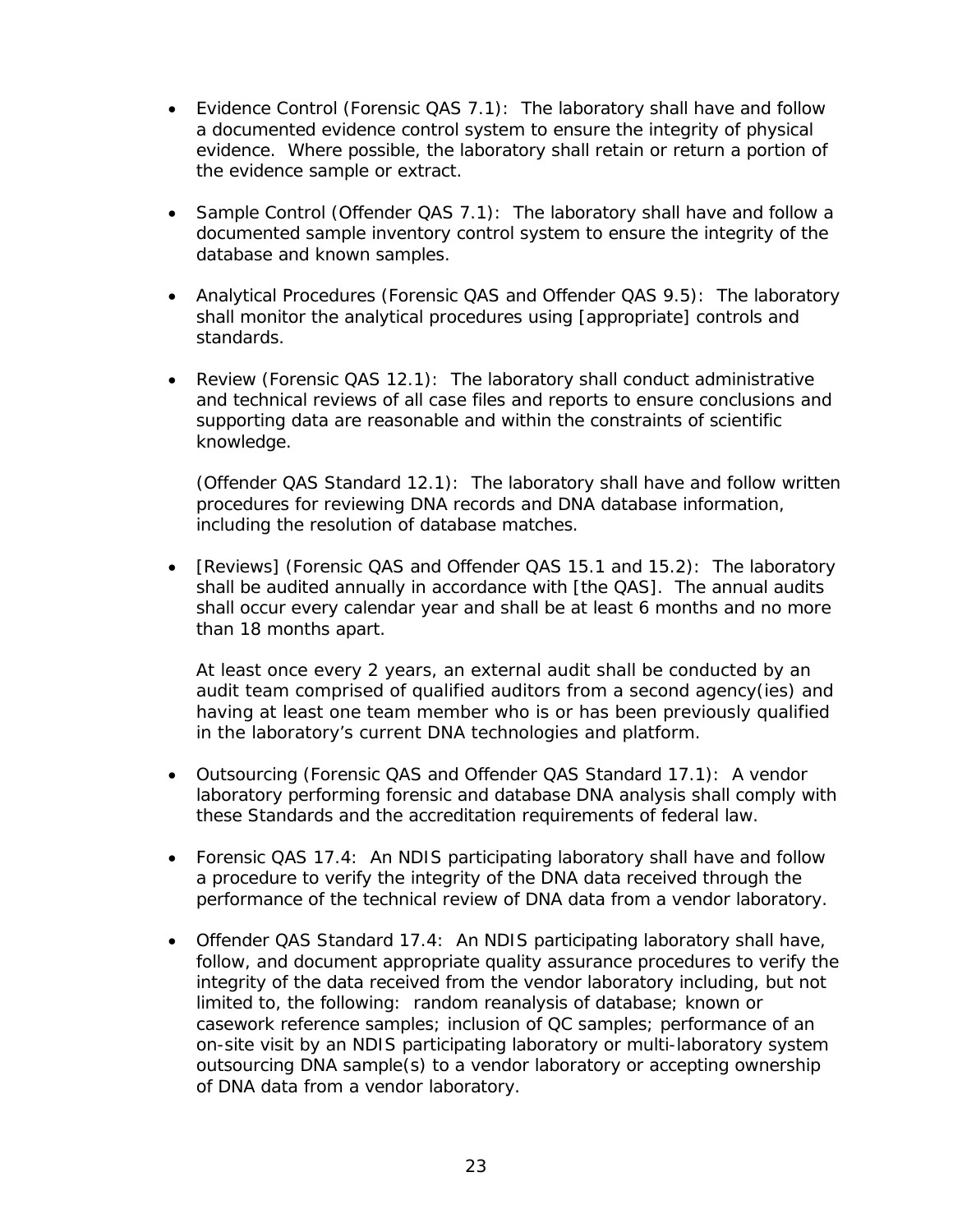#### <span id="page-28-0"></span>**Office of the Inspector General Standards**

We established standards to test the completeness and accuracy of DNA profiles as well as the timely notification of law enforcement when DNA profile matches occur in NDIS. Our standards are listed below.

- standard is that the probability of a false match among DNA profiles is • Completeness of DNA Profiles: A profile must include each value returned at each locus for which the analyst obtained results. Our rationale for this reduced as the number of loci included in a profile increases. A false match would require the unnecessary use of laboratory resources to refute the match.
- Accuracy of DNA Profiles: The values at each locus of a profile must match those identified during analysis. Our rationale for this standard is that inaccurate profiles may: (1) preclude DNA profiles from being matched and, therefore, the potential to link convicted offenders to a crime or to link previously unrelated crimes to each other may be lost; or (2) result in a false match that would require the unnecessary use of laboratory resources to refute the match.
- in NDIS: Laboratories should notify law enforcement personnel of NDIS suspected perpetrator committing additional, and possibly more • Timely Notification of Law Enforcement When DNA Profile Matches Occur matches within 2 weeks of the match confirmation date, unless there are extenuating circumstances. Our rationale for this standard is that untimely notification of law enforcement personnel may result in the egregious, crimes if the individual is not deceased or already incarcerated for the commission of other crimes.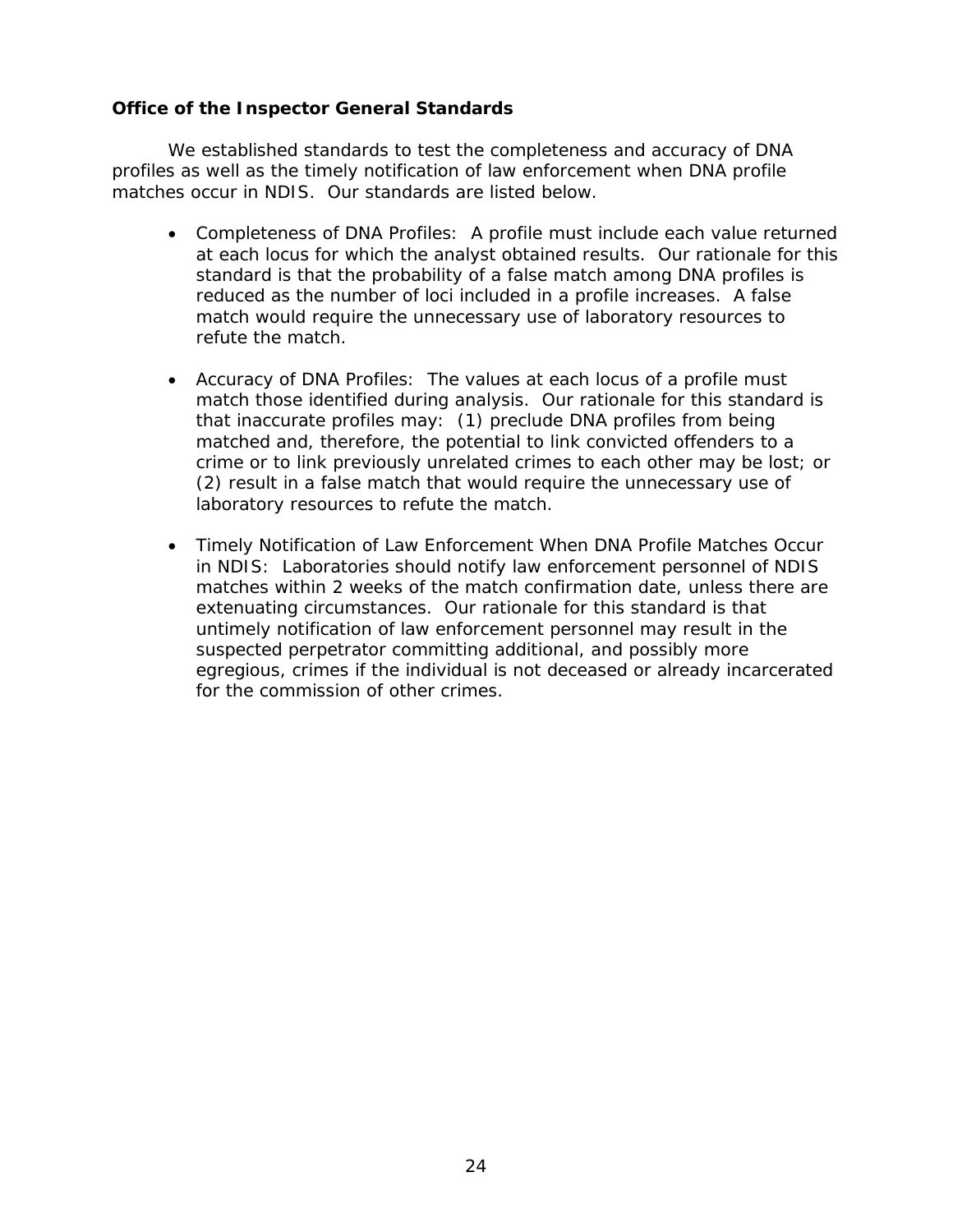## **APPENDIX 3**

## <span id="page-29-0"></span>**THE LABORATORY'S RESPONSE TO THE DRAFT AUDIT REPORT[17](#page-29-2)**



<sup>&</sup>lt;sup>17</sup> Attachments to this response were not included in this final report.

<span id="page-29-2"></span><span id="page-29-1"></span>-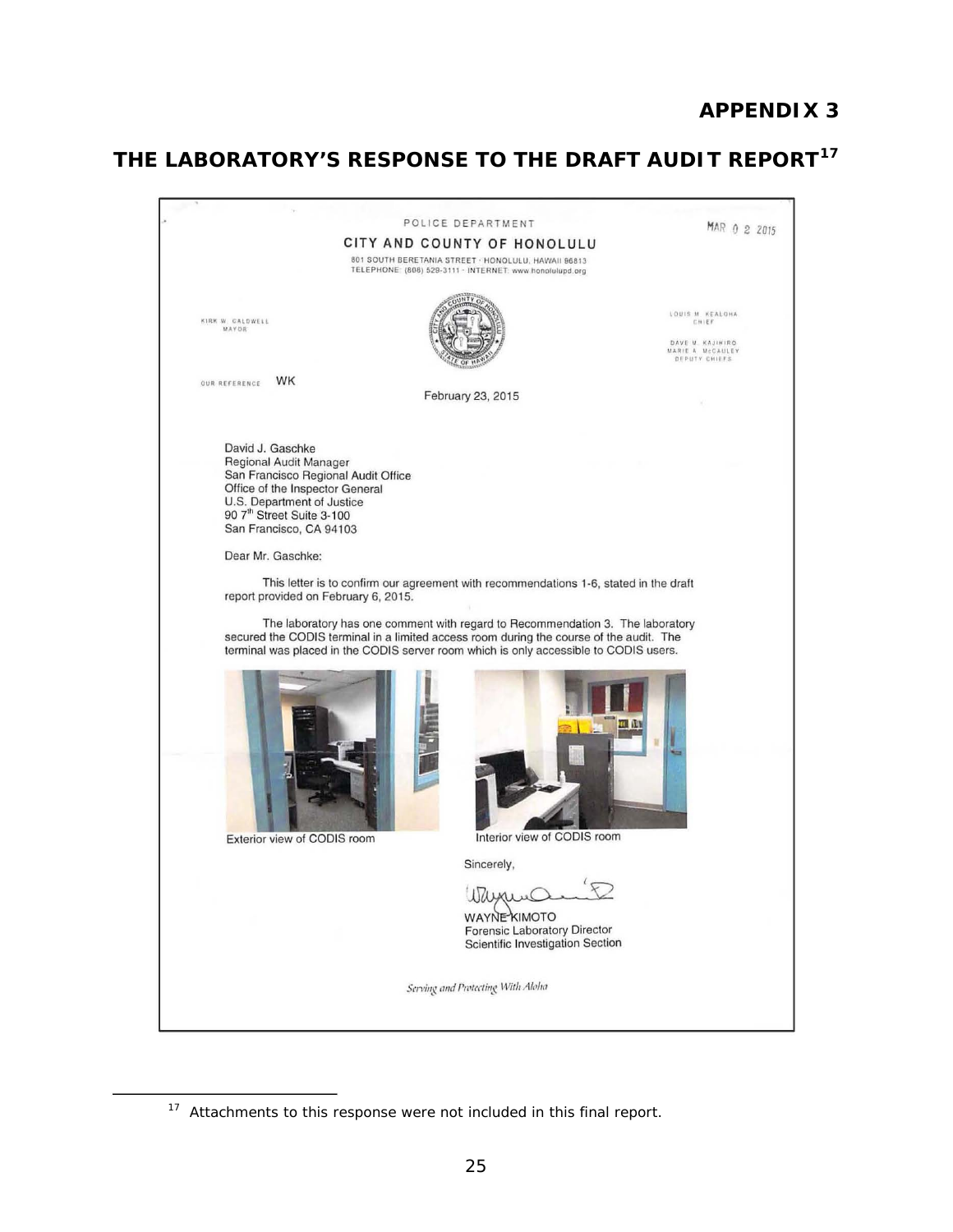## **APPENDIX 4**

## <span id="page-30-0"></span>**THE FBI'S RESPONSE TO THE DRAFT AUDIT REPORT**

<span id="page-30-1"></span>

|                                                                                                                                                                               | U.S. Department of Justice                                                                                                                                                                                                                                                                                                                                                                                                                                                                            |  |
|-------------------------------------------------------------------------------------------------------------------------------------------------------------------------------|-------------------------------------------------------------------------------------------------------------------------------------------------------------------------------------------------------------------------------------------------------------------------------------------------------------------------------------------------------------------------------------------------------------------------------------------------------------------------------------------------------|--|
|                                                                                                                                                                               | Federal Bureau of Investigation                                                                                                                                                                                                                                                                                                                                                                                                                                                                       |  |
|                                                                                                                                                                               | Washington, D.C. 20535-0001                                                                                                                                                                                                                                                                                                                                                                                                                                                                           |  |
|                                                                                                                                                                               | March 4, 2015                                                                                                                                                                                                                                                                                                                                                                                                                                                                                         |  |
| David J. Gaschke<br>Regional Audit Manager<br>San Francisco Regional Audit Office<br>Office of the Inspector General<br>90 7th Street, Suite 3-100<br>San Francisco, CA 94103 |                                                                                                                                                                                                                                                                                                                                                                                                                                                                                                       |  |
| Dear Mr. Gaschke:                                                                                                                                                             |                                                                                                                                                                                                                                                                                                                                                                                                                                                                                                       |  |
| has been referred to me for response.                                                                                                                                         | Your memorandum to Director Comey forwarding the draft audit report for the Honolulu<br>Police Department Scientific Investigation Section Forensic Laboratory, Honolulu, Hawaii ("Laboratory")                                                                                                                                                                                                                                                                                                       |  |
|                                                                                                                                                                               | Your draft audit report contained six recommendations relating to the Laboratory's<br>compliance with the FBI's Memorandum of Understanding and <i>Quality Assurance Standards for</i><br>Forensic DNA Testing Laboratories and Quality Assurance Standards for DNA Databasing Laboratories.<br>The FBI CODIS Unit agrees with each of six recommendations detailed in the draft report.                                                                                                              |  |
| to reach a mutually acceptable plan that will allow for timely resolution of its matches.                                                                                     | With respect to recommendation one relating to the adherence of the Laboratory to its<br>National DNA Index System (NDIS) match policy, the FBI CODIS Unit is working with the Laboratory                                                                                                                                                                                                                                                                                                             |  |
| mutually acceptable plan for the maintenance of appropriate case file documentation.                                                                                          | With respect to recommendation two relating to relating to the adherence of the<br>Laboratory to its NDIS match policy, the FBI CODIS Unit is working with the Laboratory to reach a                                                                                                                                                                                                                                                                                                                  |  |
|                                                                                                                                                                               | With respect to recommendation three relating to the adequate physical security of the<br>CODIS terminal, the Laboratory has placed the terminal in its CODIS server room which is secure and is<br>only accessible to CODIS Users. The FBI recommends closure of this recommendation.                                                                                                                                                                                                                |  |
|                                                                                                                                                                               | With respect to recommendation four relating to the adequate physical security of the<br>doors to the SIS and the forensic evidence storage room, the Laboratory now keeps both the door to the<br>forensic evidence storage room and the door to the SIS closed. Both doors automatically lock when<br>closed and require keyed access. The FBI CODIS Unit is working with the Laboratory to reach a<br>mutually acceptable plan that ensures that the doors will not be propped open in the future. |  |
|                                                                                                                                                                               | With respect to recommendation five relating to the technical review of all DNA profiles<br>prior to NDIS upload, the Laboratory has implemented a new technical review form that clearly<br>delineates review activities. Each step of the review process is now documented on the form which<br>requires the reviewer to sign and date when review activities are performed. A copy of the new form is<br>attached for your review and approval. The FBI recommends closure of this recommendation. |  |
|                                                                                                                                                                               | With respect to recommendation six relating to the secondary review for CODIS<br>eligibility prior to upload as required by the Quality Assurance Standards, the Laboratory is using the<br>same technical review form described above to document its eligibility review. The review process                                                                                                                                                                                                         |  |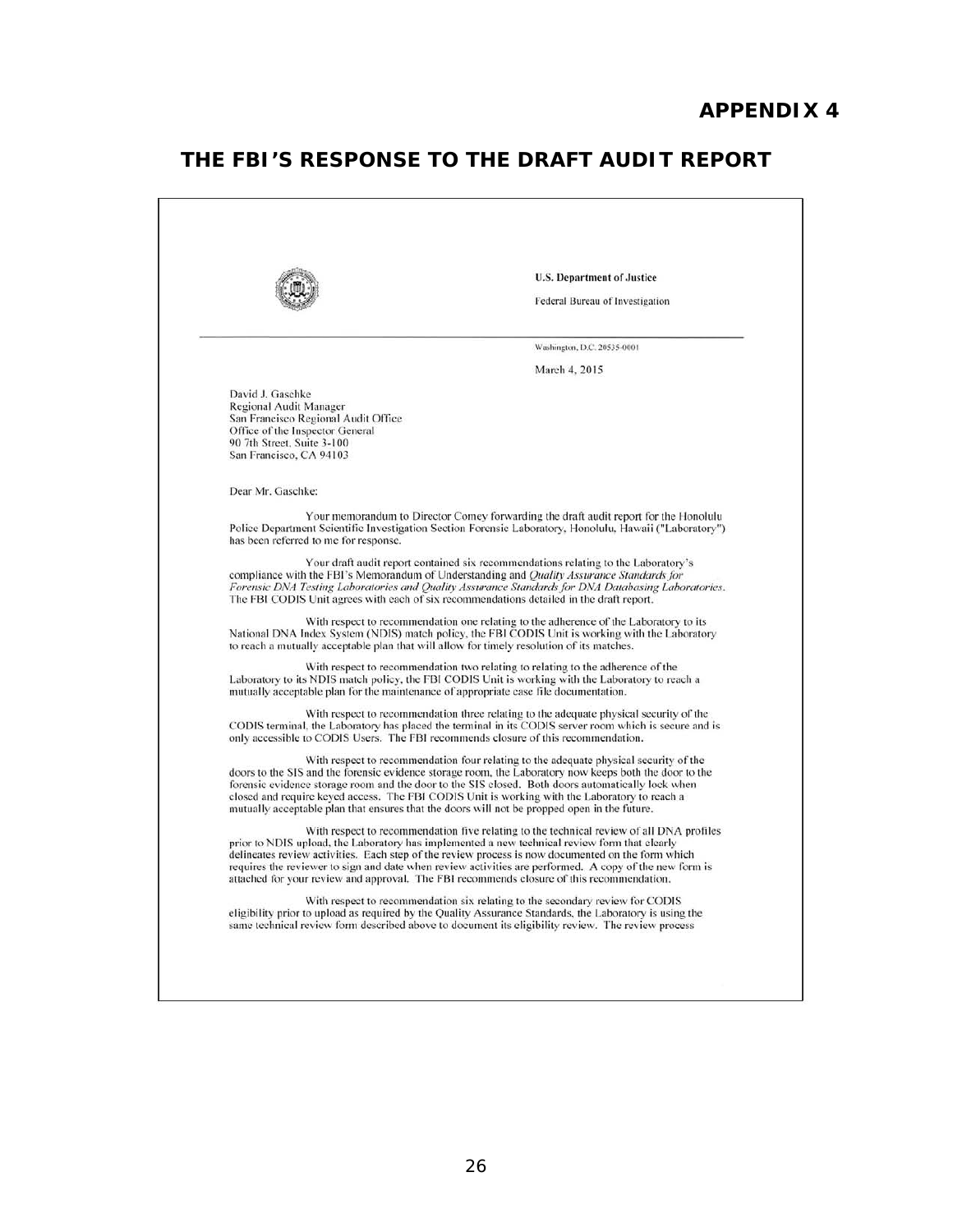David J. Gaschke, Regional Audit Manager Page 2

requires the reviewer to sign and date when review activities are performed. The FBI recommends<br>closure of this recommendation.

Thank you for sharing the draft audit report with us. If you have any questions, please feel free to contact Richard E. Wilson, Acting Chief of the CODIS Unit, at (703) 632-8315.

Sincerely,

 $\frac{1}{2}$  $=$   $\mathbb{N}$ 

Tina M. Delgado Section Chief Biometrics Analysis Section FBI Laboratory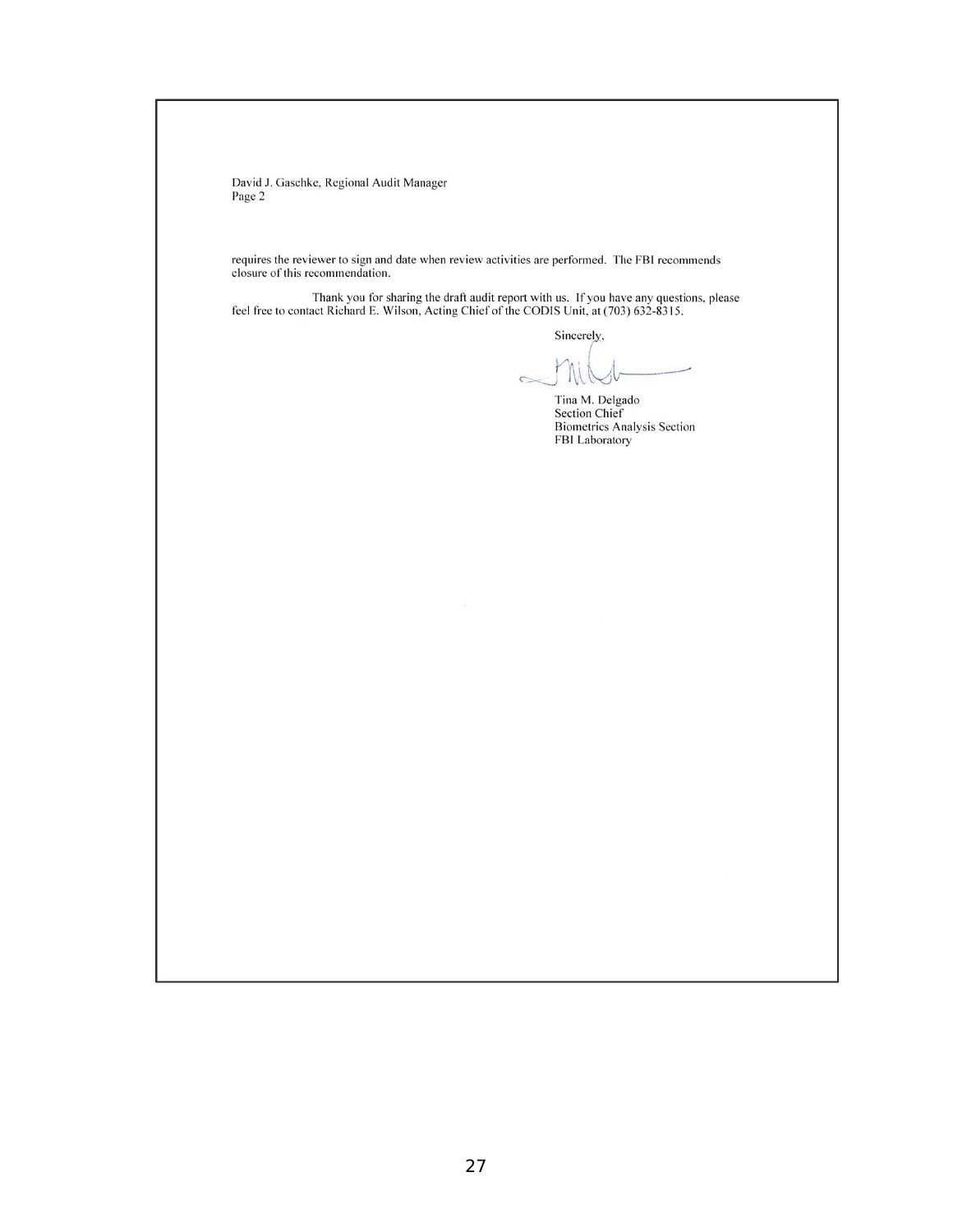## **OFFICE OF THE INSPECTOR GENERAL ANALYSIS AND SUMMARY OF ACTIONS NECESSARY TO CLOSE THE REPORT**

<span id="page-32-1"></span><span id="page-32-0"></span>Appendix 3 of this final report, and the FBI's response is included as Appendix 4.<sup>18</sup> The OIG provided a draft of this audit report to the Honolulu Police Department Scientific Investigation Section Forensic Laboratory (Laboratory) in Honolulu, Hawaii and to the FBI. The Laboratory's response is incorporated as The following provides the OIG analysis of the responses and summary of actions necessary to close the report.

#### **Recommendation:**

#### **1**. **Ensure the Laboratory maintains documentation of its good faith effort for timely resolution of matches.**

Resolved. In response to our report, the Laboratory and the FBI agreed with our recommendation. The FBI stated in its response that it was working with resolution of matches. The Laboratory's match policy at the time of our requesting laboratory within 30 business days of the request. In our report, not resolve the matches in a timely manner. This recommendation can be the Laboratory to reach a mutually acceptable plan to allow for the timely review stated that the offender laboratory contacted for match follow-up must make a good faith effort to review its DNA data and respond to the we found that for three of the nine matches we reviewed, the Laboratory did considered for closure when we receive the FBI's and the Laboratory's plan for how the Laboratory will adhere to the NDIS match policy and maintain appropriate case file documentation. Based on these plans, we may request additional evidence that corrective action has been implemented.

#### **2. Ensure the Laboratory maintains appropriate documentation of timely notification to law enforcement agencies of all confirmed matches.**

Resolved. In response to our report, the Laboratory and the FBI agreed with our recommendation. The FBI stated in its response, that it is working with appropriate case file documentation. The Laboratory's match policy at the time of our review instructed the offender laboratory that was contacted for the Laboratory to reach a mutually acceptable plan for the maintenance of match follow-up to make a good faith effort to review its DNA data and respond to the requesting laboratory within 30 business days of the request. However, the Laboratory's match policy does not require investigators to be

<span id="page-32-2"></span> $\overline{a}$  $18$  The technical review form, provided by both the Laboratory and the FBI was not appended to the final report because it is considered a law enforcement sensitive document.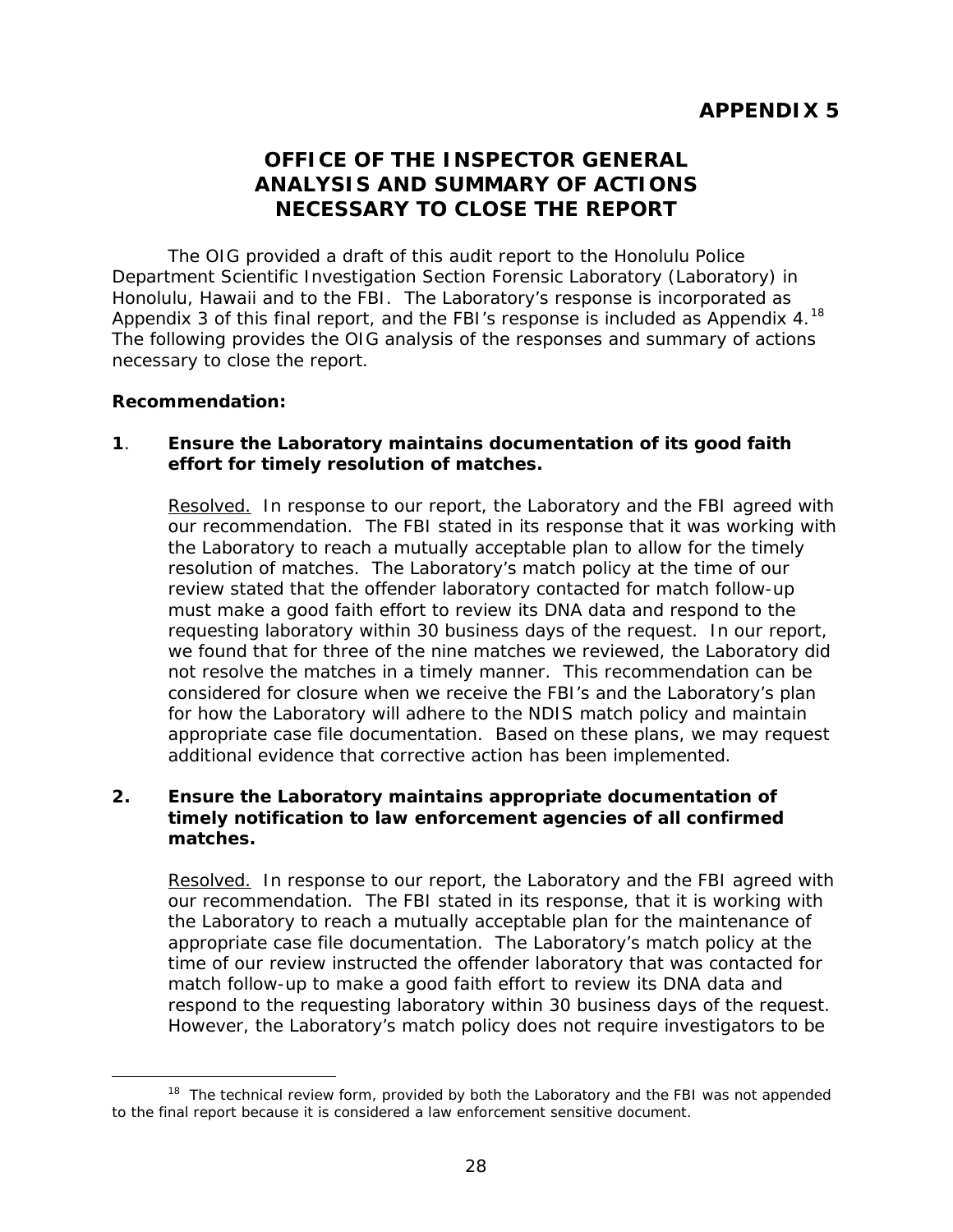notified of a match in a timely manner or to maintain documentation of that notification.

 As we state in our report, of the four instances in which the Laboratory was expeditiously follow-up on investigative leads. This recommendation can be notification to law enforcement agencies of all confirmed matches. Once we required to notify the investigator of a match: (1) the Laboratory notified the investigator timely within two weeks for two of the matches, (2) the investigator was notified 20 business days after the match was confirmed for one match, and (3) the Laboratory was unable to determine if or when the investigator had been notified based on the case file documentation for one match. Without the timely notification of matches, investigators cannot considered for closure when we receive the FBI's and the Laboratory's plan for how the Laboratory shall maintain appropriate documentation of timely receive the Laboratory's plan, we may request additional evidence that corrective action has been implemented.

#### **3. Ensure the Laboratory adequately safeguards the CODIS terminal and limits access to only approved personnel**.

Closed. In its response to our report, the FBI and the Laboratory agreed general office area to the CODIS server room. Based on this action, the FBI recommended closure of this recommendation. In our report, we state that the CODIS terminal was not adequately safeguarded as it was located in a terminal. Of the 47 employee with access to SIS, only 7 were CODIS users with a need to access the CODIS terminal. Based on the evidence provided with our recommendation. The Laboratory provided evidence that the CODIS terminal had been adequately secured and moved from the Laboratory's cubicle within the general office area of the Scientific Investigation Section (SIS), where anyone with access to the SIS, which at the time of our site visit, consisted of at least 47 employees, had physical access to the CODIS by the Laboratory on how it secured the CODIS terminal, we consider this recommendation closed.

#### **4. Ensure the Laboratory secures the doors to the SIS and the forensic evidence storage room within the Laboratory at all times.**

Resolved. In its response to our report, the FBI and the Laboratory agreed with our recommendation. The FBI stated that the Laboratory now keeps the door to the evidence storage room and the door into the SIS closed. In required. The FBI stated that it is working with the Laboratory to reach a the future. In our report, we noted instances where the doors to the SIS propped open. In the evidence storage room, evidence was stored on open addition, both doors automatically lock when closed and keyed access is mutually acceptable plan to ensure that the doors will not be propped open in were propped open, which could allow unauthorized personnel to gain access to the SIS. We also observed that the evidence storage room door was shelves and in an unlocked refrigerator. We believe that evidence in storage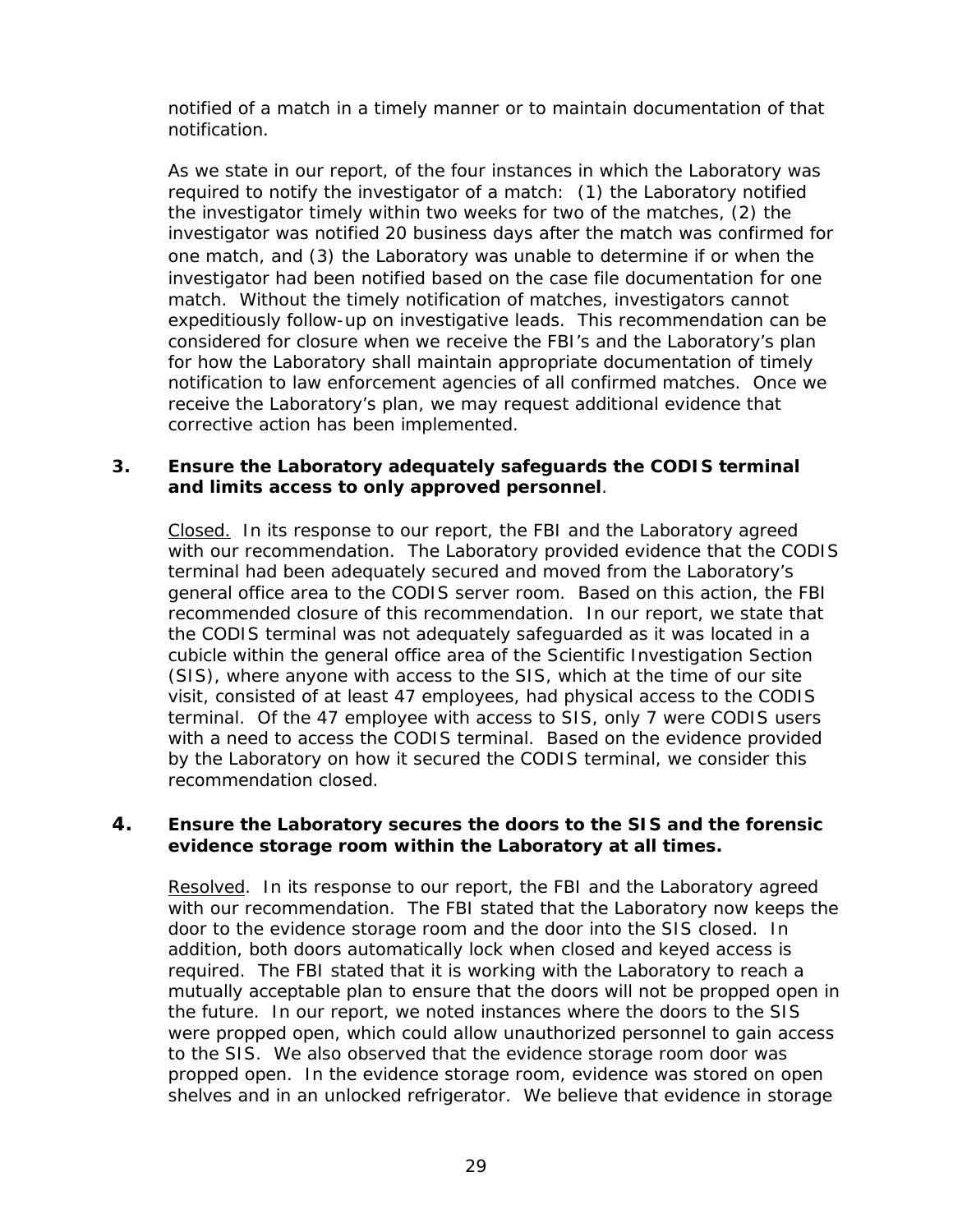secured laboratory space. This recommendation can be considered for should be kept secure, even though the storage area may be in a locked and closure when we receive both the FBI's and the Laboratory's plan for how the Laboratory will ensure that the doors will not be propped open in the future. Based on these plans, we may request additional evidence that corrective action has been implemented.

#### **5. Ensure that the Laboratory technically reviews all DNA profiles prior to upload into NDIS.**

Resolved. In its response to our report, the FBI and the Laboratory agreed with our recommendation. The FBI stated that the Laboratory implemented a new technical review checklist (TRC) that delineates review activities. Each is required to sign and date when each review activity is performed. The step of the review process is now documented on the TRC and the reviewer Laboratory provided evidence of the updated TRC and the FBI recommended closure of this recommendation.

 the TRC was indicated by the reviewer's signature. The Laboratory's policy upload. However, we found the Laboratory had uploaded seven forensic profiles to NDIS prior to the TRC being signed. The CODIS Administrator reviews had occurred. This recommendation can be considered for closure when we receive evidence from the Laboratory that use of the updated TRC The Laboratory's policy at the time of our review stated that completion of also indicated that the TRC must be completed and signed prior to NDIS explained that the seven profiles were reviewed for CODIS eligibility prior to CODIS upload but because the CODIS eligibility section of the TRC had been moved on the checklist, it did not reflect the accurate date of when the has been implemented.

#### **6. Ensure that the Laboratory performs a secondary review for CODIS eligibility prior to upload as required by the QAS, and that documentation of the review is maintained.**

Resolved. In its response to our report, the FBI and the Laboratory agreed with our recommendation. The FBI stated that the Laboratory implemented when each review activity is performed. The Laboratory also provided a new TRC that delineates review activities. Each step of the review process is now documented on the TRC and the reviewer is required to sign and date evidence of the revised TRC and the FBI recommended closure of this recommendation.

 uploading or searching a DNA profile in CODIS, the technical reviewer must specimen category has been selected. During our review of 100 forensic profiles, we found that 42 profiles were uploaded to NDIS prior to the According to the FBI's QAS for Forensic DNA Testing Laboratories, prior to verify the following criteria: (1) the DNA profile is eligible for CODIS upload; (2) the correct DNA type has been entered; and (3) the appropriate Laboratory documenting the secondary review for CODIS eligibility as